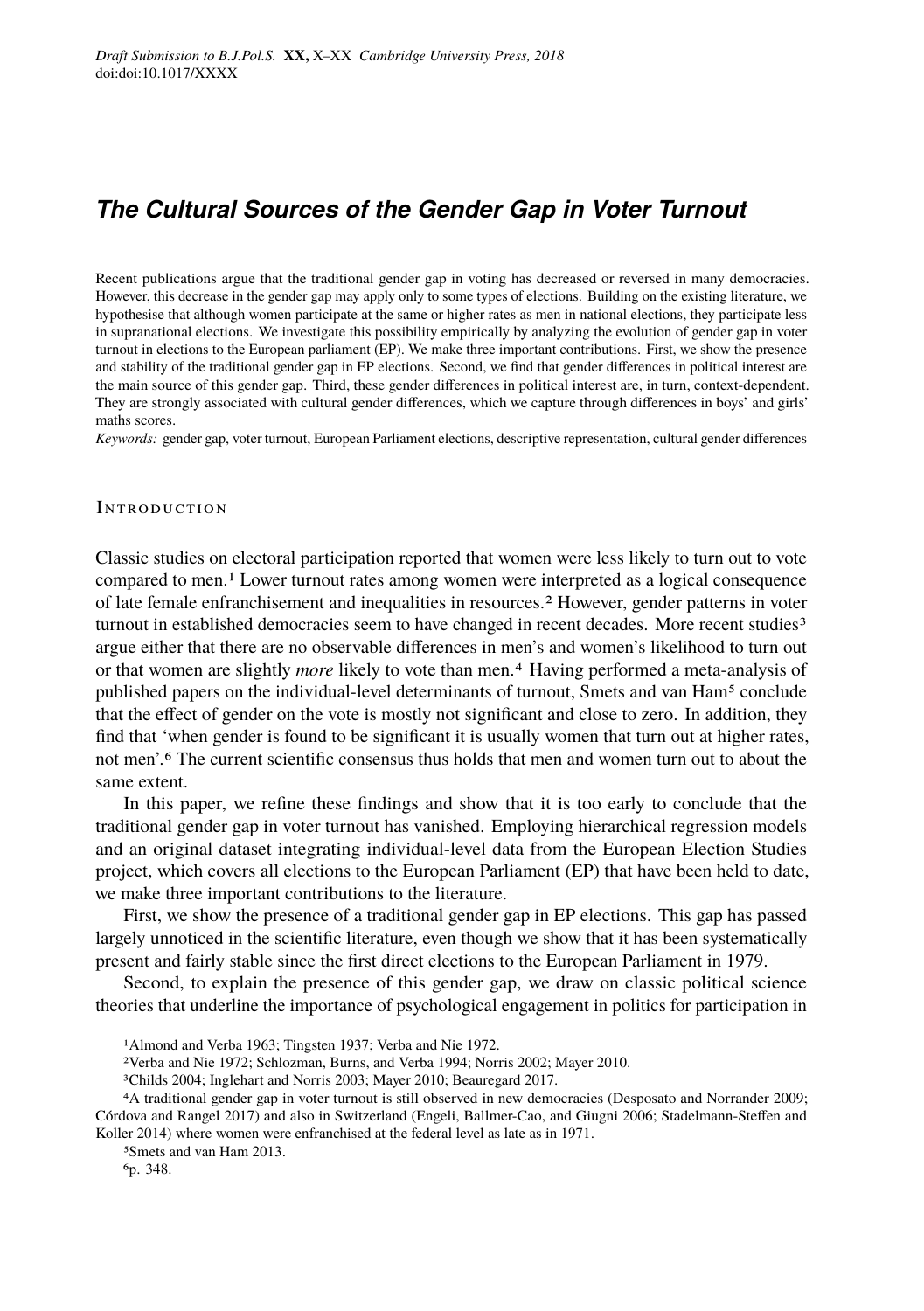less mobilizing contexts.<sup>7</sup> EP elections, are typical low-turnout second-order contests<sup>8</sup>, hence the importance of political interest. We find that when we control for the well-established finding that women are less interested in politics<sup>9</sup>, the gender gap in EP turnout even reverses.

Third, having identified political interest as the main culprit, we focus on variation in this – causally proximate – factor to investigate the deep causes of the persistent gender gap in participation in EP elections. Exploring country-level variation in the gender gap in political interest, we find that women's political representation may somewhat reduce the differences between men and women. However, a more powerful predictor of gender differences in political interest is the gender culture of a country, which we demonstrate using evidence from two distinct and independent sources. These results have important implications for a better understanding of gender inequalities in political participation.

#### GENDER, TURNOUT, AND SECOND-ORDER ELECTIONS

The earliest publications on gender differences in voter turnout have pointed out that women are less likely to vote than men.10 This finding has been referred to as 'the traditional gender gap'. The traditional gender gap, however, is by no means conventional wisdom among scholars of turnout and gender. For multiple decades already, it is argued that the gender gap in turnout should not be exaggerated,<sup>11</sup> that the gender gap has diminished or is absent<sup>12</sup> or that women vote more than men.<sup>13</sup> Summarizing the state of the art on the individual-level determinants of voter turnout, Smets and van Ham<sup>14</sup> conclude that gender differences are essentially zero.

The absence of a gender gap in turnout – or a reversal of the traditional gap (i.e., women voting more) – is surprising, because it contrasts with patterns of persistent gender differences for other variables. First, when studying political interest, political knowledge, or other precursors of voter turnout, scholars find that the gender gap in these motivational factors for participation has persisted.<sup>15</sup> Second, there is substantial evidence of a gender gap in other institutionalised forms of political participation, such as campaign activities, working for a party, or being member of a party.16 In summary, while women's position in society has improved – as evident from the growth in women's employment<sup>17</sup> and a reversal of the gender gap in higher education<sup>18</sup> – women are still and consistently found to be less politically engaged and to participate less in non-institutionalised ways.

We argue here that the gender gap in voter turnout is still present, even in established European democracies where gender equality is fairly high. However, the size of the gender gap in voter turnout will depend on the level of turnout – and the election type (i.e., the importance of the election). In particular, building on the work of Kostelka et al.19, we expect to find that women

17Fagan, Rubery, and Smith 2003.

<sup>7</sup>Campbell et al. 1960; Campbell 1960; Kostelka, Blais, and Gidengil, forthcoming.

<sup>8</sup>Reif and Schmitt 1980.

<sup>9</sup>Thomas 2012.

<sup>10</sup>Almond and Verba 1963; Duverger 1955; Verba and Nie 1972.

<sup>11</sup>Norris 1991.

<sup>12</sup>Childs 2004; Bennett and Bennett 1991.

<sup>13</sup>Inglehart and Norris 2003.

<sup>14</sup>Smets and van Ham 2013.

<sup>15</sup>Dassonneville and McAllister 2018; Fraile and Gomez 2015; Thomas 2012.

<sup>16</sup>Beauregard 2014; Carreras 2017; Marien, Hooghe, and Quintelier 2010.

<sup>18</sup>Schwartz and Han 2014.

<sup>19</sup>Kostelka, Blais, and Gidengil, forthcoming.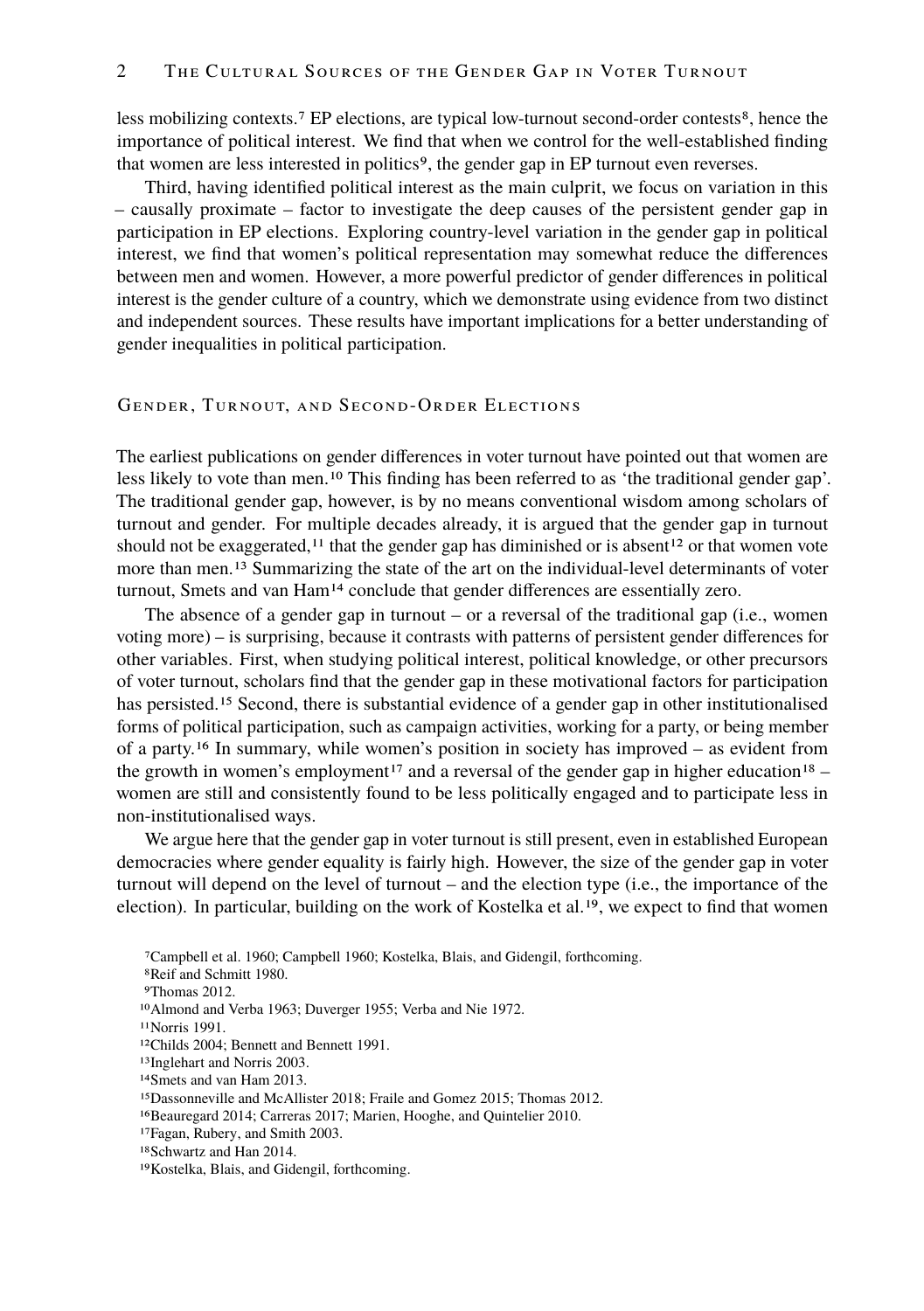participate less than men in the context of second-order elections, such as EP elections. Elections for the European Parliament are a prototypical example of elections of second order, there is 'less at stake'20 in these elections and turnout is generally rather low. When turnout is low, psychological involvement in politics matters more for participation<sup>21</sup> and inequalities in voter turnout are stronger. Several studies have reported that social inequalities in participation are larger under low turnout,<sup>22</sup> which is in line with Tingsten's law of dispersion.<sup>23</sup>

Focusing on EP elections, we therefore expect to find indications of a traditional gender gap, with women voting less than men.

#### **Hypothesis 1** *In the context of EP elections, women vote significantly less than men.*

Further, we expect that the gender gap in EP turnout will be driven by differential degrees of psychological involvement in politics, which can be captured by citizens' level of interest in politics.

**Hypothesis 2** *The gender gap in EP elections turnout is driven by different levels of interest in politics.*

POLITICAL, SOCIETAL, AND CULTURAL GENDER INEQUALITIES

Psychological involvement in politics is, of course, a causally proximate factor to political behaviour. To provide a causally deeper explanation of the potential gender differences in electoral participation, it is necessary to look further in the chain of causality and investigate the sources of the gender differences in political interest. Building on the existing literature, we consider thee possible competing explanations: women's representation in politics, the overall degree of gender equality in society, and cultural gender inequalities.<sup>24</sup>

First, a number of recent studies literature argue that an increased representation of women in elected offices has strong effects on women's political engagement, interest and knowledge.25 The effects of women's descriptive representation on women's political attitudes and behavior appear to be especially strong among adolescents and young adults,<sup>26</sup> which has been argued to be a result of the fact that contextual effects are of most importance during the formative years, when political attitudes are formed.27

Several causal mechanisms have been proposed to explain a causal link between the presence of women in politics and women's political engagement. Women elected politicians or political leaders can serve as role models for other women. The presence of female politicians could thus be symbolic, weakening the stereotypical association of politics as a masculine domain<sup>28</sup>

<sup>20</sup>Reif and Schmitt 1980, p. 9.

<sup>21</sup>Campbell et al. 1960; Campbell 1960.

<sup>22</sup>Armingeon and Schädel 2015; Dassonneville and Hooghe 2017; Gallego 2009.

<sup>23</sup>Tingsten 1937.

<sup>24</sup>A fourth possible explanation pertains to gender inequality in resources such as education or workforce participation (Norris 1991; Verba and Nie 1972). However, a number of authors have recently noted that a reduction in these inequalities did not diminish the gender gap in political engagement (e.g., Kittilson 2016; Fraile and Gomez 2017). We thus include education and employment status only as control variables in all of our analyses.

<sup>25</sup>Campbell and Wolbrecht 2006; Carreras 2017; Dassonneville and McAllister 2018; Fraile and Gomez 2015.

<sup>26</sup>Campbell and Wolbrecht 2006; Dassonneville and McAllister 2018; Wolbrecht and Campbell 2007.

<sup>27</sup>Dassonneville and McAllister 2018.

<sup>28</sup>Karp and Banducci 2008.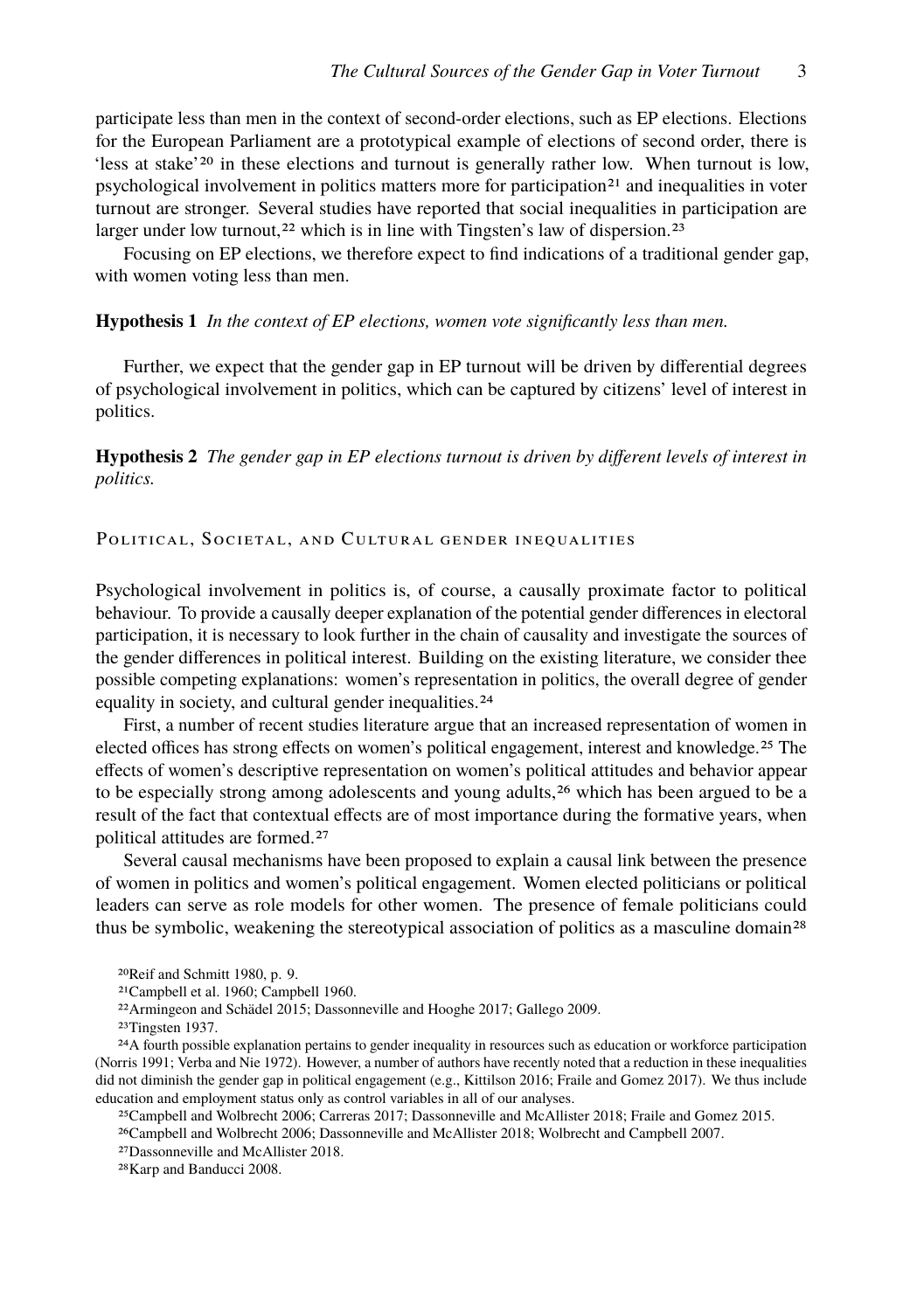and increasing the legitimacy of the political system for women.29 A number of publications have offered suggestive evidence of the important role of symbolic representation for women. For instance, the political engagement of adolescent girls is positively affected by an increased representation of women in politics<sup>30</sup> and women are more likely to run for politics when more women are elected in high-profile offices.<sup>31</sup> In addition, women's political representation could be important for substantive reasons, if women elected politicians give greater attention to issues that improve women's equality in society.<sup>32</sup> For all these reasons, we expect that gender differences in political interest will be smaller in settings with a stronger political representation of women.

**Hypothesis 3** *The gender gap in political interest reflects how women are represented in elected offices.*

The second explanation posits that the gender differences in political engagement reflect broader (and not exclusively political) social patterns. From this perspective, gender inequality in the political sphere results from inequalities in other areas of human activity. The more women have to bear the burden of household and family life, the less likely they are to have time and energy for politics.<sup>33</sup> By contrast, the more traditional gender inequalities are attenuated or even eliminated through public policies, the smaller the gender gap in political engagement. In line with this interpretation, Fraile and Gomez<sup>34</sup> have recently found that an index measuring gender equality across a broad range of areas is positively associated with weaker gender differences in political interest.

# **Hypothesis 4** *The gender gap in political interest reflects the effective overall level of gender equality.*

Finally, the third account is similar to the second in that it does not consider the gender gap in political engagement as a specifically political phenomenon. However, instead of public policies, it focuses on socialisation processes that reproduce traditional gender roles and stereotypes.35 From this perspective, several studies found that cultural obstacles are the main causes of women's underrepresentation in elected offices.<sup>36</sup> Sartori, Tuorto and Ghigi<sup>37</sup> study a massive dataset of Italian households and find that the gender gap in political participation – in contrast to social and leisure activities – persists even when contributions to domestic work are controlled for. They attribute this result to cultural barriers. As regards political interest, Bennett and Bennett<sup>38</sup> found that general sex role socialisation explains explains better the gender gap than situational or structural accounts.

We build on these findings and suggest that, what matters for gender equality in political interest is the general cultural perception of men's and women's social roles. The more society adheres to the traditional norms and stereotypes, the more politics is considered as the domain of men. According to this interpretation, the elite level (e.g., women's political representation)

31Ladam, Harden, and Windett 2018.

<sup>29</sup>Mansbridge 1999.

<sup>30</sup>Campbell and Wolbrecht 2006; Wolbrecht and Campbell 2007.

<sup>32</sup>Greene and O'Brien 2016; Lovenduski and Norris 2003.

<sup>33</sup>Fraile and Gomez 2017.

<sup>34</sup>Fraile and Gomez 2017.

<sup>35</sup>Bennett and Bennett 1989; Norris and Inglehart 2001; Inglehart and Norris 2003; Paxton and Kunovich 2003. 36Bennett and Bennett 1989; Paxton and Kunovich 2003; Glatte and Vries 2015.

<sup>37</sup>Sartori, Tuorto, and Ghigi 2017.

<sup>38</sup>Bennett and Bennett 1989.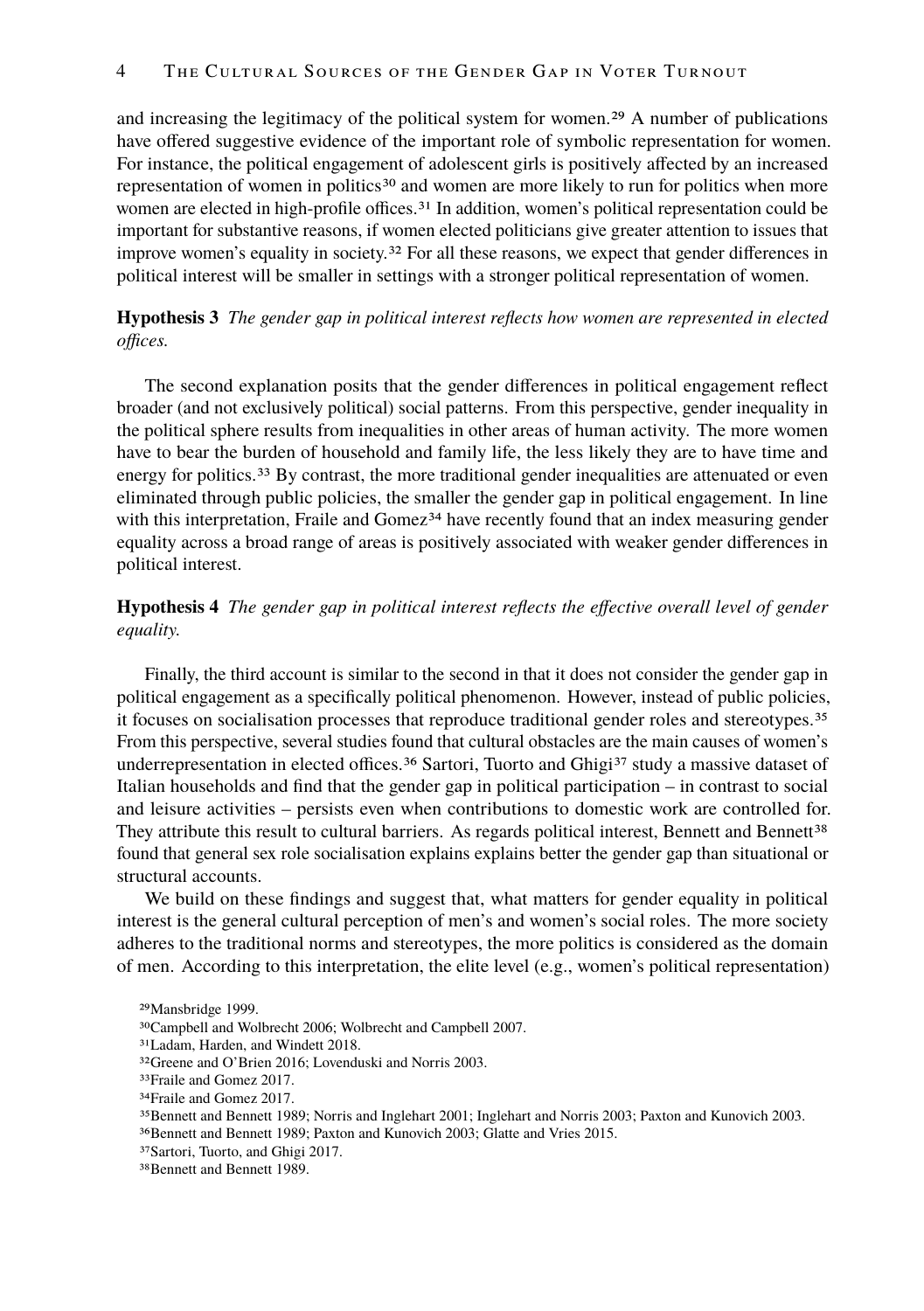and public policies (e.g., availability of child care facilities) are only some of the factors that may gradually affect society's cultural norms. And it is, *in fine*, these general cultural norms that drive men's and women's everyday behaviour and attitudes. The less individuals' social role are predetermined by their sex, the weaker should be the traditional gender gap in political interest and, by the same token, in political participation.

**Hypothesis 5** *The gender gap in political interest reflect cultural norms and stereotypes.*

# DATA AND METHODS

To test our hypotheses, we compiled an original dataset by merging all post-election surveys from European elections studies conducted since 1979.39 This dataset provides information on reported voter turnout<sup>40</sup> and sex for nearly 169,000 individual observations nested in 29 country-level units.41

We first explore variation in the gender gap over time and across countries via a series of regressions of individual voter turnout on a dummy variable *Female* and year and country control dummies. Subsequently, we analyse this variation by incorporating individual-level variables. These comprise classic predictors of voter turnout<sup>42</sup>: socio-demographic indicators of resources (continuous age and dummies for education, employment status, and perceived class status), correlates of political mobilization (dummies for closeness to a political party, trade union membership, and weekly attendance of religious services) and an indicator of psychological involvement in politics (4-point scale of political interest).43 Given the specific nature of European elections,<sup>44</sup> we also include a measure of support for European integration (dummies for considering EU membership as a good, neither good nor bad, or bad thing).

To quantify the contributions to the gender gap in voter turnout more explicitly, we complement the regression analyses with a linear decomposition.<sup>45 46</sup> The decomposition technique is a standard method for the study of differences and inequalities in terms of gender or race.47 It decomposes the effect of a binary variable in a regression analysis (i.e., the difference in an outcome variable between two groups) into two parts: explained and unexplained (see Equation 1). The explained part amounts to the group difference in endowments with the independent variables (e.g., education attainment) and the unexplained part to the group differences in the effects of these endowments (e.g., a different regression coefficient of education for each group) and, more generally, to

39Commission of the European Communities 2012a, 2012b; van der Eijk, Oppenhuis, and Schmitt 1993; Schmitt et al. 1997; van der Eijk et al. 1999; Schmitt 2009; Egmond et al. 2017; Schmitt et al. 2016.

40Like in other post-electoral surveys, voter turnout is over-reported in EES. Nevertheless, this drawback is unlikely to affect the validity of our findings since studies comparing validated and reported voter turnout come to substantively similar findings (Swaddle and Heath 1989; Brady, Verba, and Schlozman 1995; Blais, Young, and Lapp 2000). Moreover, the existing research suggests that over-reporting is unrelated to sex Karp and Brockington 2005; Morin-Chassé et al. 2017. In fact, the estimation of the gender gap in EP elections that we present below is fairly conservative and the real-world magnitude is probably even a little stronger.

41There are currently 28 EU member states and, in the case of German respondents, we distinguish former East and West Germany.

42Blais 2000; Geys 2006; Smets and van Ham 2013; Stockemer 2016.

43We rescale the political interest variable to run from 0 to 1.

44Flickinger and Studlar 2007.

45Oaxaca 1973; Blinder 1973.

46For consistency with the rest of the analysis (i.e., the use of linear probability models, see below), we apply a linear decomposition technique. The use of a non-linear decomposition (Fairlie 2005) leads to similar substantive results, which we display in the Online Appendix. We executed the two decompositions using software developped by Jann (2006, 2008).

47Dow 2009; Kim 2010.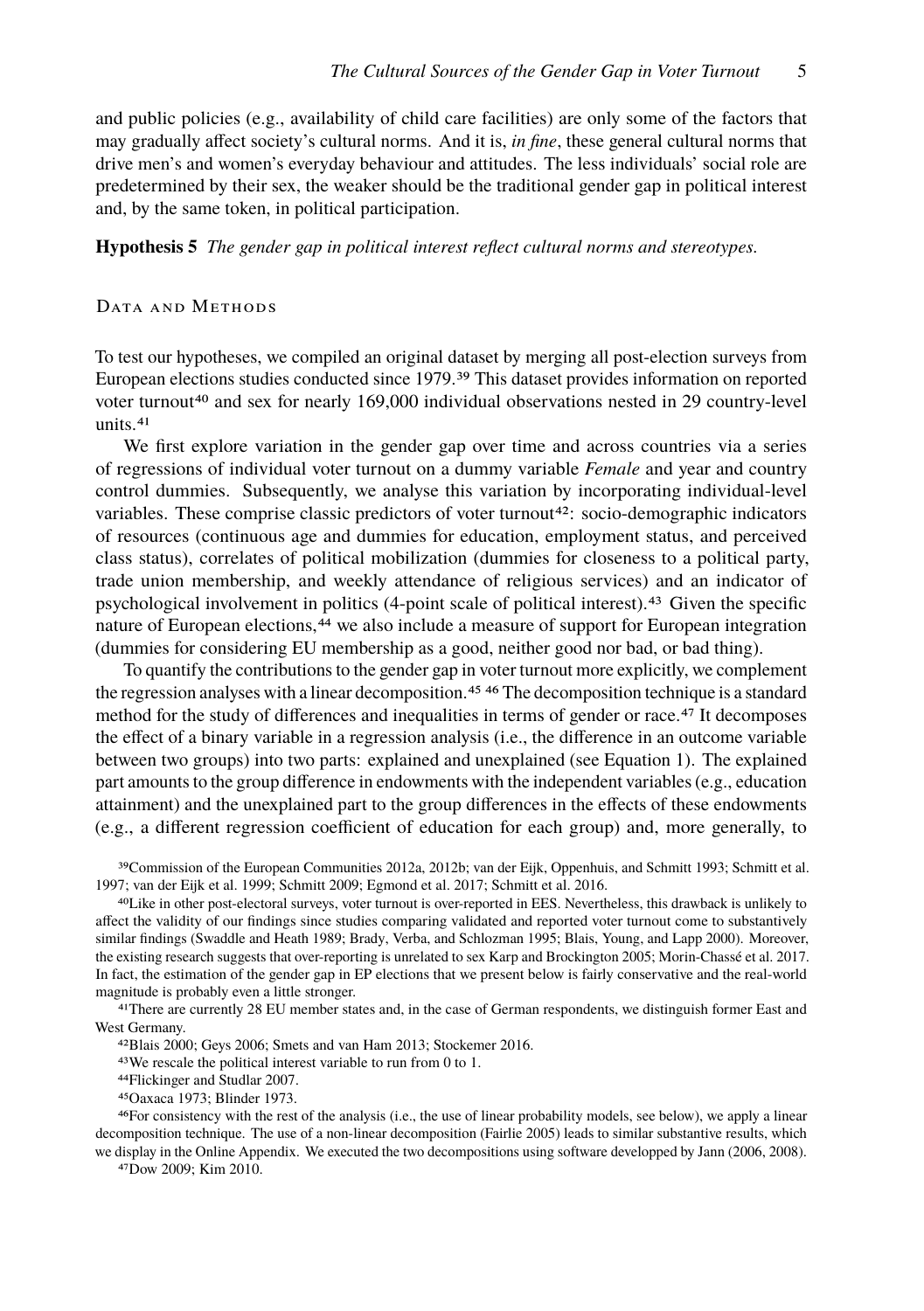unobserved factors. The decomposition analysis allows us to test more directly whether the gender gap in voter turnout in European elections is, in line with Hypothesis 2, mostly driven by a gender gap in political interest.

Gender gap in turnout =  
\n
$$
\underbrace{[E(X_M) - E(X_W)' \beta^*)]}_{\text{Explained part}} + \underbrace{[E(X_M)'(\beta_M - \beta^*) - E(X_W)'(\beta_W - \beta^*)]}_{\text{Unexplained part}} (1)
$$

Note:  $X_M$  and  $X_W$  denote vectors with men's and women's endowments in terms of independent variables.  $\beta^*, \beta_M$ , and  $\beta_W$  are regression coefficients for the pooled sample, men, and women respectively and  $\beta_W$  are regression coefficients for the pooled sample, men, and women respectively.

We subsequently explore the cross-country variation in the gender gap in political interest. We employ three sets of macro-indicators.

First, we use different indicators to capture the impact of women's political representation (Hypothesis 3). We test the impact of a single measure of the percentage of women in the legislature. This is probably the indicator that has been used most extensively in research on the effects of women's political representation.48 Information on the percent of women in parliament comes from Paxton et al.<sup>49</sup> and has been complemented with data on recent years from the Inter-Parliamentary Union website.50 In addition, we verify the impact of the percent of women in parliament when a citizen entered the electorate, hence taking into account the possibility that the impact of women's descriptive representation is long-term.51

Second, to measure the overall level of gender inequality in society (Hypothesis 4), we follow Fraile and Gomez<sup>52</sup> and employ an index produced by the European Institute for Gender Equality (EIGE).53 The EIGE's gender equality index draws on 37 indicators and spans 6 areas: work, money, knowledge, time, power, and health. The index is available between 2005 and 2015 and ranges from 0 (full gender inequality) to 100 (full gender inequality). We enter it in our analyses in two versions. The variable *EIGE* corresponds to a time-series indicator available for the EP elections of 2004, 2009, and 2014.54 The variable *EIGE (2005-2015 average)* contains an time-invariant average for the 2005-2015 period.

Third, we operationalise the degree of cultural gender inequality in society (Hypothesis 5) through gender differences in mathematical performance. Earlier research shows that, in countries with more gender-equal culture, there is no mathematical gender gap.<sup>5556</sup> We use data from two distinct cross-nationals studies: the Program for International Student Assessment (PISA) and the Trends in International Mathematics and Science Study (TIMSS). Both studies provide a comprehensive assessment of mathematical skills: the PISA data for 15-year-old students and the TIMSS study for approximately 10-year-old students. In both cases, we calculated the gender gap for country *i* as the difference between women's and men's average scores, standardised

<sup>48</sup>Beauregard 2017; Fortin-Rittberger 2016; Fraile 2014; Karp and Banducci 2008.

<sup>49</sup>Paxton, Green, and Hughes 2008.

<sup>50</sup>Inter-Parliamentary Union 2016.

<sup>51</sup>Dassonneville and McAllister 2018.

<sup>52</sup>Fraile and Gomez 2017.

<sup>53</sup>The data and further information about the index is available at https://eige.europa.eu/https://eige.europa.eu/.

<sup>54</sup>We use the values of the index from the most proximate available years: 2005, 2010, and 2015 respectively. 55Guiso et al. 2008, p. 1164.

<sup>56</sup>See also Nosek et al. 2009; Nollenberger, Rodríguez-Planas, and Sevilla 2016.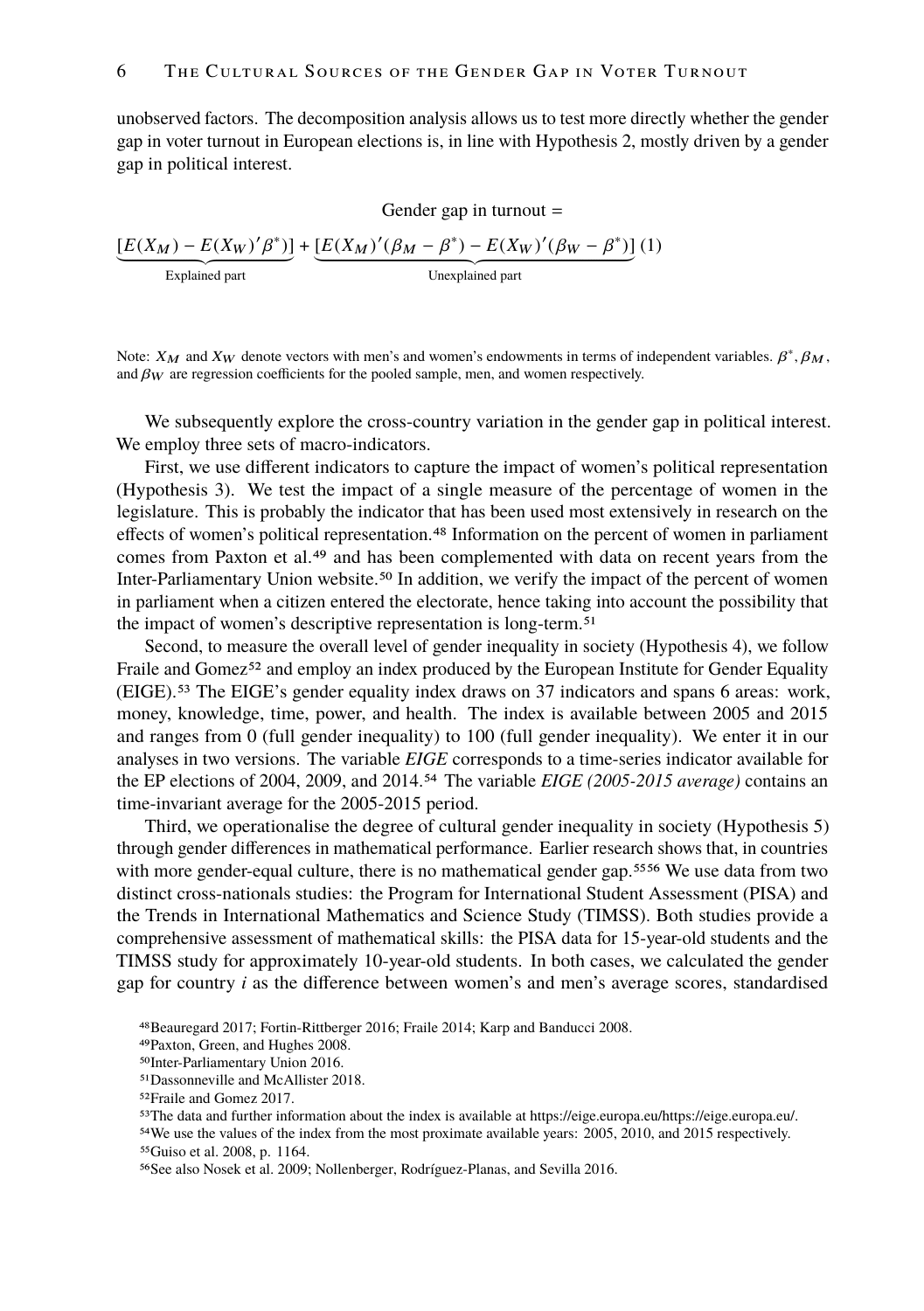by the country's average score (see Equation 2). These data are available only for the periods 2000-2015 (PISA)<sup>57</sup> and 1995-2015 (TIMSS).<sup>58</sup> During these time-spans, neither measure exhibits a time-trend and the country-level differences remain stable. This supports the idea, suggested in the aforementioned studies, that the gap in mathematical performance reflects long-term and durable cultural traits that pertain to gender. In the following analyses, we thus enter the PISA and TIMSS measures as time-invariant country-level averages. This produces more reliable measures (i.e., measures less affected by idiosyncratic measurement errors) and also allows us to cover the whole period under study.<sup>59</sup>

Descriptive statistics of all variables included in the analyses are reported in the Online Appendix.

$$
Gender gap in maths_i = \frac{Women's average score_i - Men's average score_i}{Country average_i}
$$
 (2)

The European Election Studies data have a nested structure, with individual respondents nested in election-years and in countries. In addition, we are interested in analysing how contextual-level variables (indicators of political, societal, and cultural gender inequalities) moderate individual-level differences in political interest. We take into account the data structure and estimate hierarchical random intercept models. We also specify random slopes for gender.<sup>60</sup> To ease the interpretation of the effects (and the estimation), we present the results of linear probability models.

# **RESULTS**

### *Tenacity of the Traditional Gender Gap in Voter Turnout*

Figure 1 displays the over-time evolution of the gender gap in voter turnout in supranational elections.61 We distinguish two groups of countries. The first comprise only those countries that had become EU member states by 1979 and, therefore, the related estimates are not affected by successive EU enlargements. The other group include all EU member states in the given election year and its estimates thus indicate an average value of the gender gap for the whole European Union.

The two types of indicators point systematically in the same direction. In line with Hypothesis 1, they confirm that women tend to vote at lower rates than men in EP elections. This inequality in electoral participation is strikingly stable in time and generally oscillates between two and three percentage points. The effect of EU enlargements on the overall magnitude of the gender gap appears to be negligible.

Although the gender gap in voter turnout remains stable in time, it varies strongly between countries. This is shown in Figure 2, which plots the gender gap by country in both EP and

and, in the case of the TIMSS, the scores of England for the United Kingdom and the score of the Flanders for Belgium. 60Gelman and Hill 2007.

61The figure draws on average marginal effects (AME) from linear probability models of voter turnout including the dummy variable female and country controls as predictors.

<sup>57</sup>The PISA study was conducted in 2000, 2003, 2006, 2009, 2012, and 2015.

<sup>58</sup>The TIMSS study was conducted in 1995, 2003, 2007, 2011, and 2015.

<sup>59</sup>It should be noted that the scores are not available for East Germany (both PISA and TIMSS), Estonia (TIMSS), and Luxembourg (TIMSS). Because of data constraints, we use pan-German scores for West Germany (both PISA and TIMSS)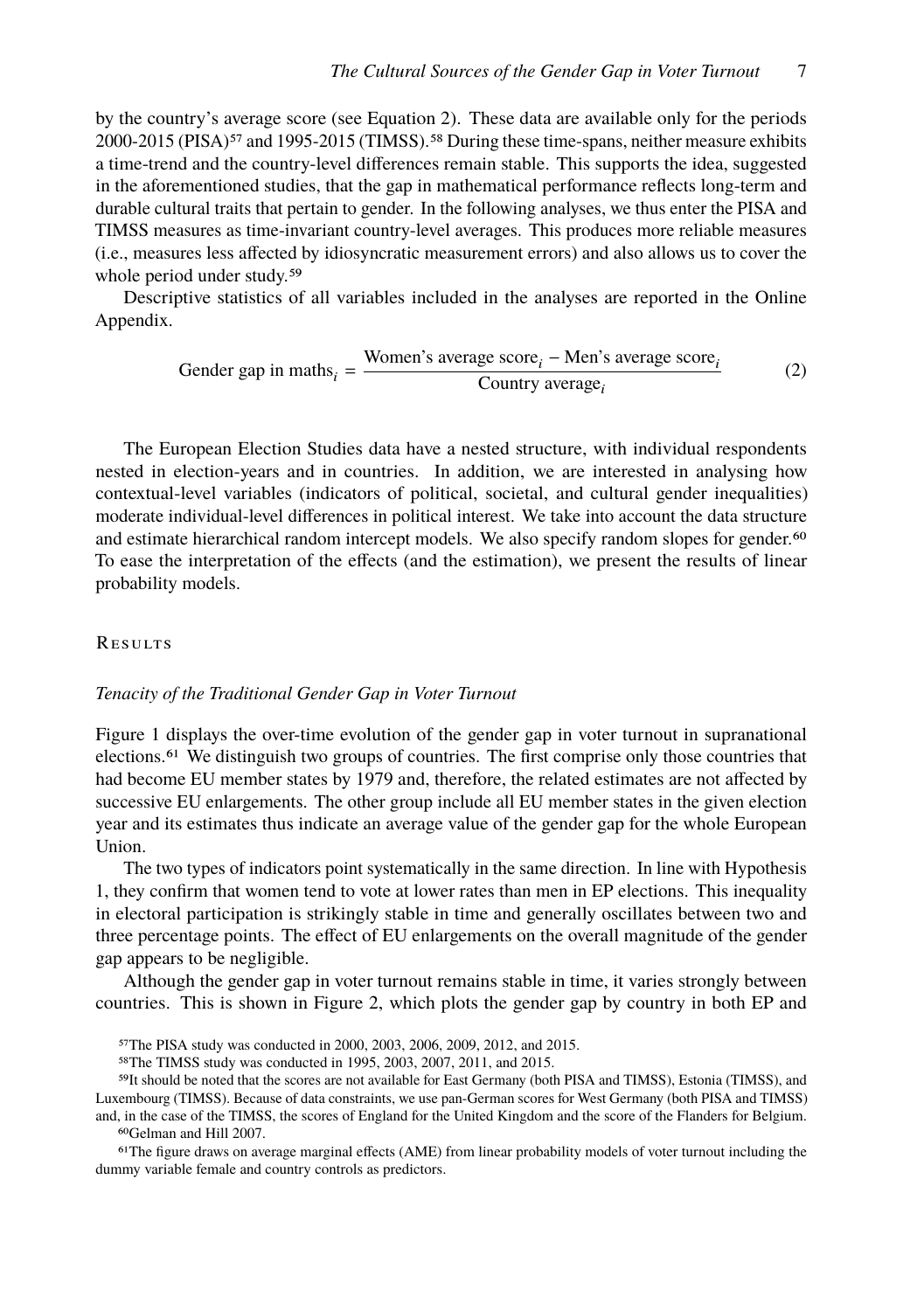

*Figure 1:* Evolution of Gender Gap in Voter Turnout

Note: Negative values mean that women participate at lower rates. 90 % confidence intervals. EES data 1979-2014. The 2004 estimate does not include Belgium and Lithuania for which the voter turnout variable is not available.

national elections.62 The traditional gender gap in EP elections can be observed in approximately two thirds of EU member states and reaches almost 7 percentage points in Poland and Croatia. In contrast, in mostly North European countries (but also Malta), the gap is reversed and women vote at higher rates than men by up to 5 percentage points. Nearly in all cases, the traditional gap is weaker (i.e., less unfavorable to women) in national elections than in EP elections.<sup>63</sup> In fact, on average, women do not vote less than men in national elections. This discrepancy between EP elections and national elections corroborates the findings of Kostelka et al.<sup>64</sup> At the same time, it should be noted that, although the sex differences in participation vary in magnitude, they are correlated across election types. In countries where the EP gap is reversed, women also participate at higher rates than men in national elections. Conversely, where the traditional gap is strong in EP elections, there seems to be a mild gap also in national elections. This suggests that sex differences in voting rates reflects some more general societal patterns that are unrelated to the specificity of supranational elections.

62The figure displays AME from country-specific regressions including year dummies.

<sup>63</sup>There are a few exceptions, but these are probably the result of a less accurate estimation for national elections as the question on national turnout was asked only three EES waves (1989, 1994 and 2014). Most of the countries where the national gap appears stronger than the EP gap joined the European Union only in 2004 and the participation rates in national elections hence draw on a single EES sample (of 2014).

<sup>64</sup>Kostelka, Blais, and Gidengil, forthcoming.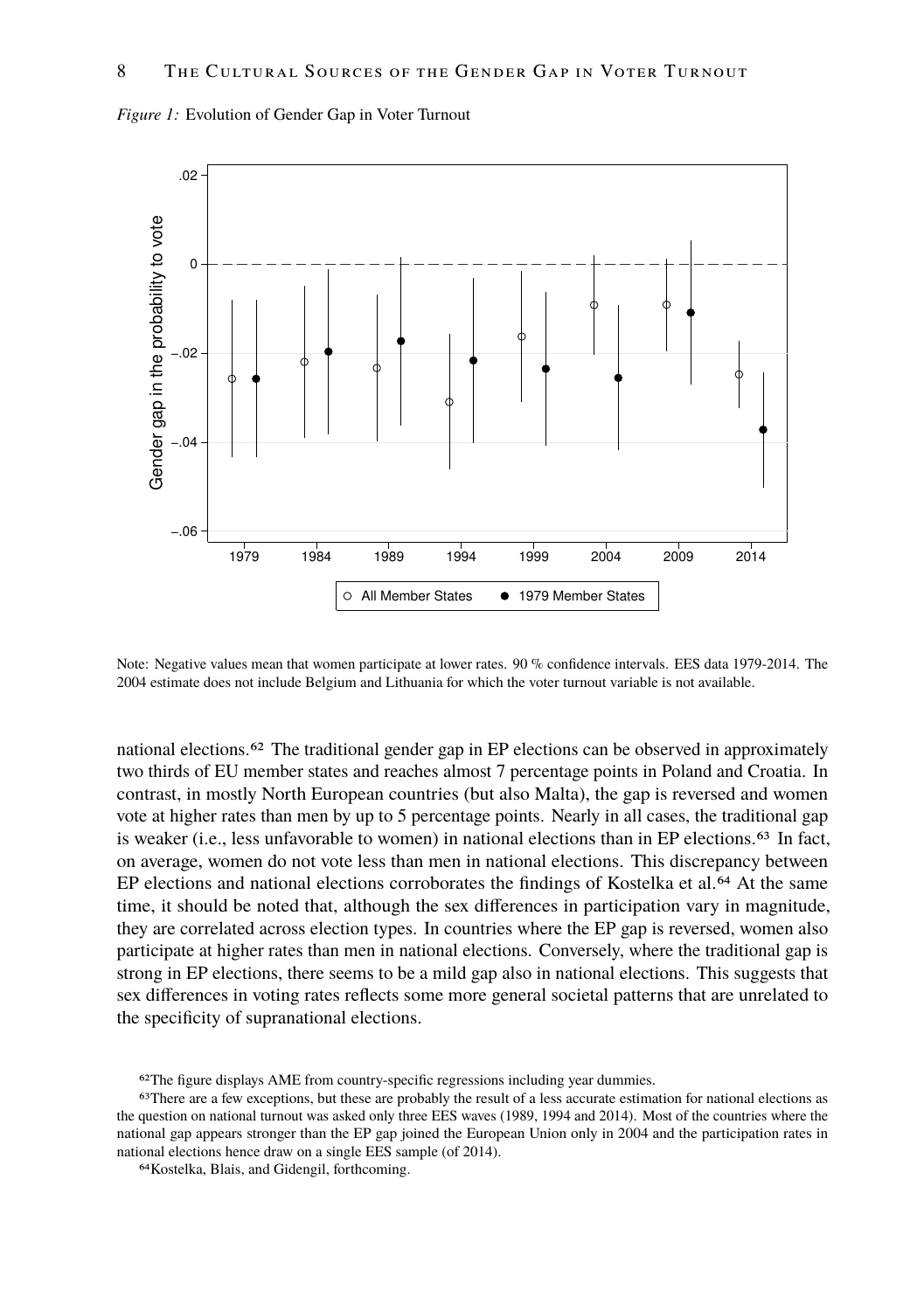



Note: Negative values mean that women participate at lower rates. 90 % confidence intervals. EES data 1979-2014. Information on national elections is available only for 1989, 1994 and 2014.

# *Explaining the Gender Gap in Voter Turnout*

Having shown indications of a traditional gender gap – with women turning out at lower rates than men – in a large majority of countries in the EES dataset, we now turn to investigating the sources of the gender gap in voter turnout in EP elections.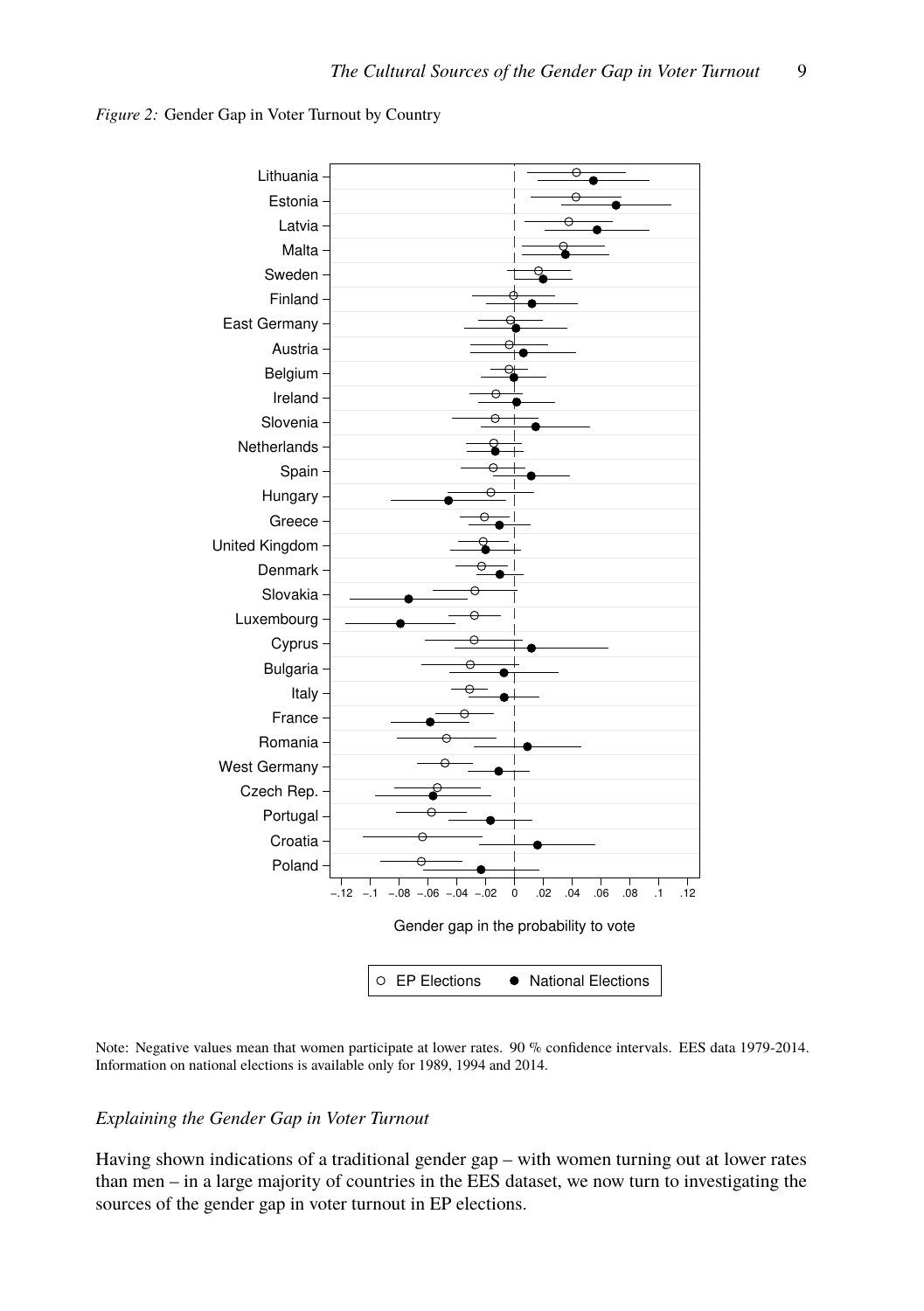In a first step, we examine which individual-level factors account for this gender gap in voter turnout. In Table 1, we present the estimates of a series of hierarchical models explaining turnout in EP elections. We present five models. The first is a baseline model in which we only control for respondents' gender. In Model 2 and 3 we add the socio-demographic variables and attitudes towards the EU respectively. In a fourth model, we additionally control for correlates of political mobilisation, while the fifth and final model also accounts for the role of political interest.

The results of Model 1 in Table 1 offer evidence of a significant gender gap in turnout in the pooled dataset. The effect of gender, that is estimated to be about 1.7 percentage points (pp.), appears to be largely unaffected by the addition of socio-demographics control variables in Model 2. Even though each of these control variables is significantly – and in expected ways – related to turnout in EP elections, these variables do not seem to account for gender differences in this sample of elections.

Additionally controlling for respondents' attitudes towards the European Union (in Model 3) reduces the estimated gender gap in EU turnout somewhat. Though women are still estimated to turn out less than men.

In Model 4 we add a set of variables that captures the impact of mobilization agents on turnout. The estimates of this model confirm the impact of mobilization, as trade union members, those who regularly attend religious service and individuals who are close to a party are all more likely to turn out to vote. Accounting for these variables, however, only marginally affects the gender gap.

The picture radically changes when additionally controlling for respondents' reported level of interest in politics (Model 5). A higher level of interest in politics is positively and significantly associated with the probability of participation in EP elections. Importantly, adding political interest to the model leads to a reversal of the gender gap in turnout (the coefficient for female is now positive and significant). These results suggest that when we account for the fact that women are generally less interested in politics,<sup>65</sup> women appear to turn out *more* than men.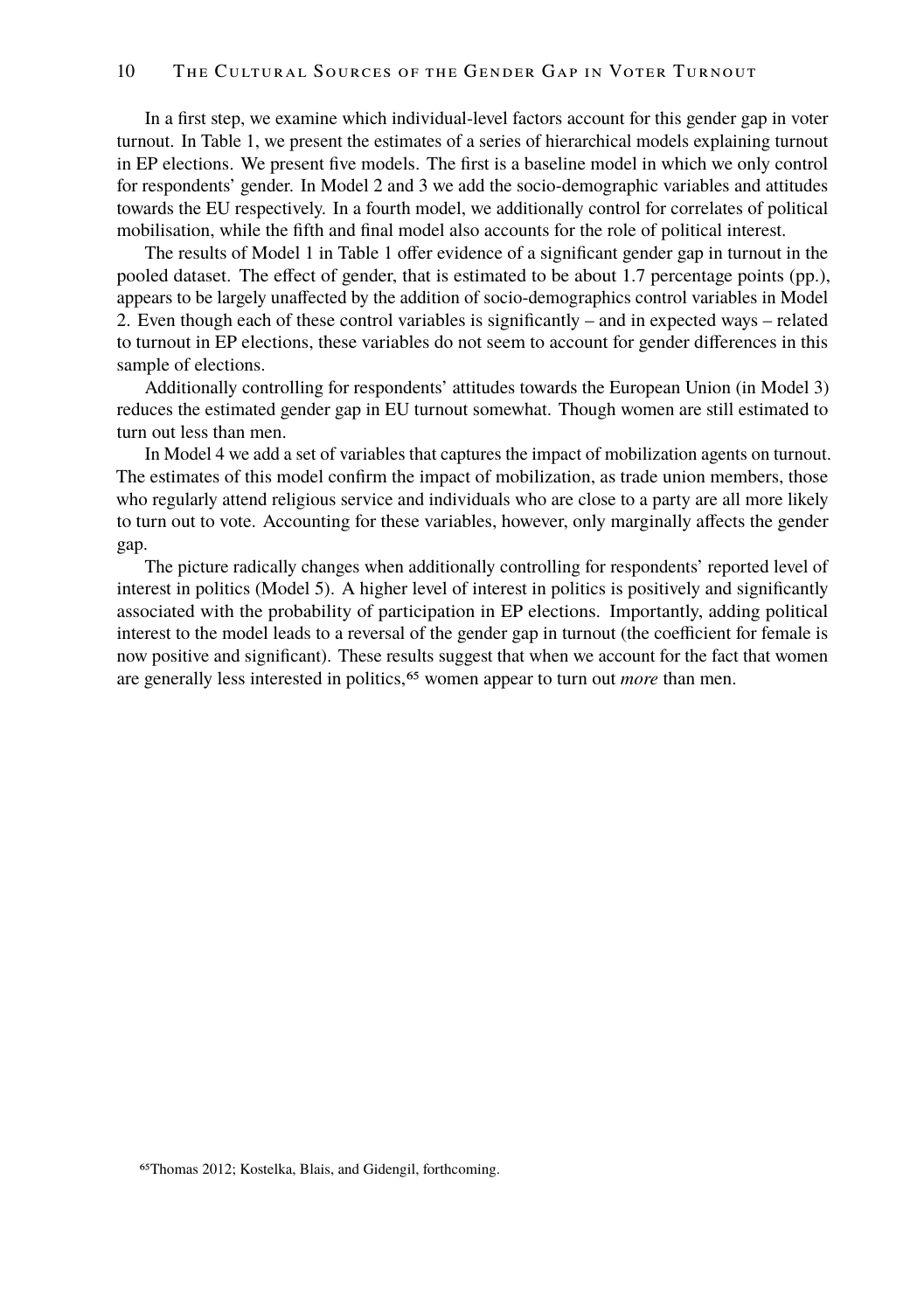|                                                       | (1)         | (2)         | (3)         | (4)         | (5)         |
|-------------------------------------------------------|-------------|-------------|-------------|-------------|-------------|
| Female                                                | $-0.017***$ | $-0.014***$ | $-0.007**$  | $-0.005*$   | $0.019***$  |
|                                                       | (0.003)     | (0.003)     | (0.003)     | (0.003)     | (0.003)     |
| Age                                                   |             | $0.006***$  | $0.006***$  | $0.005***$  | $0.004***$  |
|                                                       |             | (0.000)     | (0.000)     | (0.000)     | (0.000)     |
| Postsecondary                                         |             | $0.086***$  | $0.070***$  | $0.065***$  | $0.040***$  |
|                                                       |             | (0.003)     | (0.003)     | (0.003)     | (0.003)     |
| Unemployed (ref: working)                             |             | $-0.031***$ | $-0.032***$ | $-0.028***$ | $-0.028***$ |
|                                                       |             | (0.003)     | (0.003)     | (0.003)     | (0.003)     |
| Not working (ref: working)                            |             | $-0.057***$ | $-0.050***$ | $-0.045***$ | $-0.039***$ |
|                                                       |             | (0.005)     | (0.005)     | (0.005)     | (0.005)     |
| Middle class (ref: working class)                     |             | $0.062***$  | $0.049***$  | $0.046***$  | $0.032***$  |
|                                                       |             | (0.003)     | (0.003)     | (0.003)     | (0.003)     |
| Upper class (ref: working class)                      |             | $0.095***$  | $0.073***$  | $0.067***$  | $0.040***$  |
|                                                       |             | (0.005)     | (0.005)     | (0.005)     | (0.005)     |
| Eu membership neither good nor bad (ref: bad)         |             |             | $0.015***$  | $0.019***$  | $0.026***$  |
|                                                       |             |             | (0.004)     | (0.004)     | (0.004)     |
| Eu membership good (ref: bad)                         |             |             | $0.138***$  | $0.125***$  | $0.103***$  |
|                                                       |             |             | (0.004)     | (0.004)     | (0.004)     |
| TU member                                             |             |             |             | $0.047***$  | $0.035***$  |
|                                                       |             |             |             | (0.004)     | (0.004)     |
| Attendance of religious services at least once a week |             |             |             | $0.069***$  | $0.069***$  |
|                                                       |             |             |             | (0.004)     | (0.003)     |
| Closeness to a party                                  |             |             |             | $0.180***$  | $0.137***$  |
|                                                       |             |             |             | (0.003)     | (0.003)     |
| Interest in politics                                  |             |             |             |             | $0.302***$  |
|                                                       |             |             |             |             | (0.004)     |
| Constant                                              | $0.654***$  | $0.312***$  | $0.238***$  | $0.152***$  | $0.084***$  |
|                                                       | (0.026)     | (0.027)     | (0.026)     | (0.024)     | (0.023)     |
| $\sigma^2$ countries                                  | 0.017       | 0.018       | 0.016       | 0.014       | 0.013       |
| $\sigma^2$ elections                                  | 0.008       | 0.008       | 0.007       | 0.007       | 0.006       |
| $(N)$ countries                                       | 29          | 29          | 29          | 29          | 29          |
| $(N)$ elections                                       | 119         | 119         | 119         | 119         | 119         |
| $(N)$ individuals                                     | 119610      | 119610      | 119610      | 119610      | 119610      |

TABLE 1: Explaining Turnout in EP Elections, Individual-Level Determinants

Note: Coefficients of random intercept linear probability models, random slope specified for gender. Standard errors in parentheses. Significance levels:  $p < 0.05$ ,  $^{**} p < 0.01$ ,  $^{***} p < 0.001$ .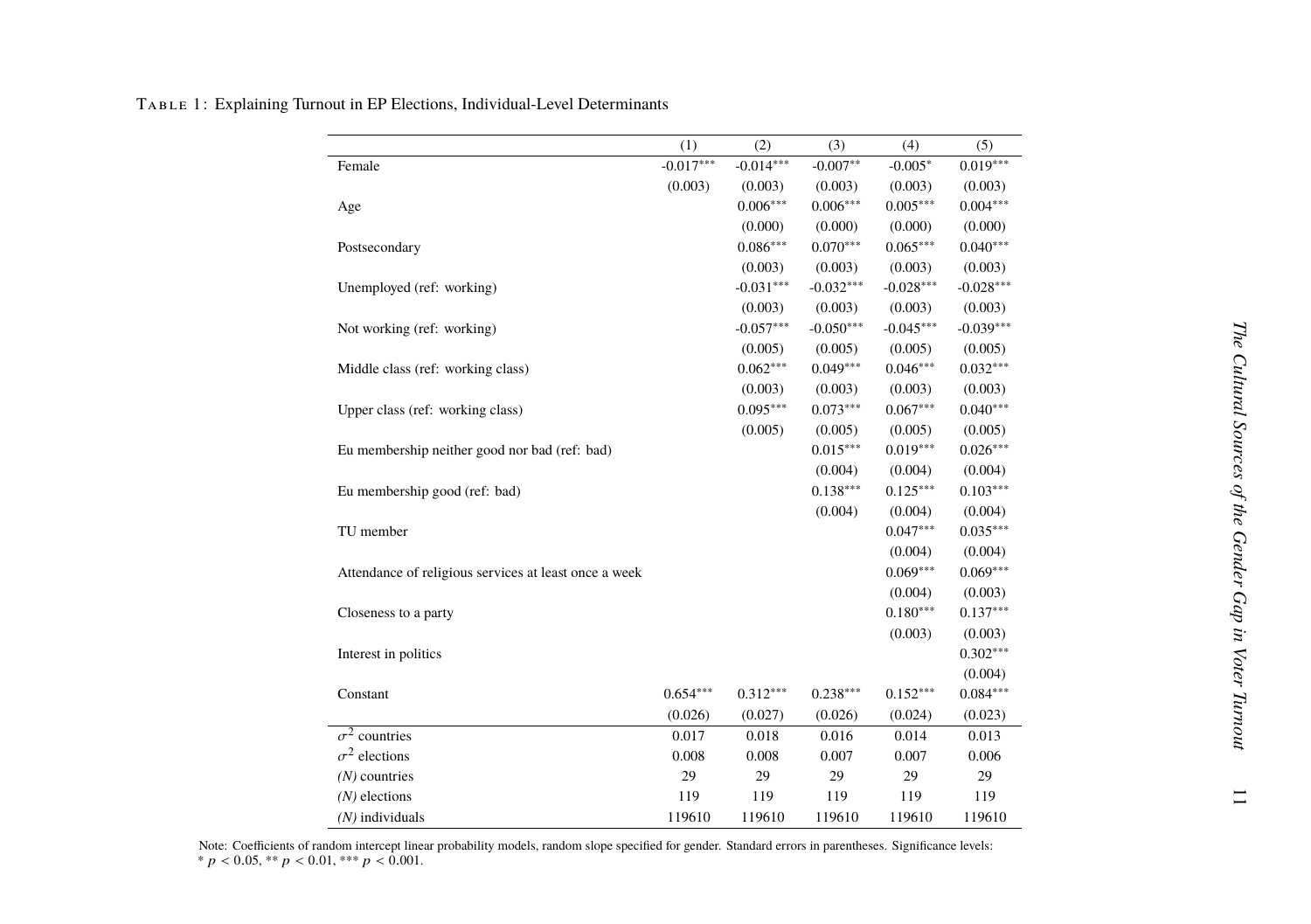# 12 The Cultural Sources of the Gender Gap in Voter Turnout

To investigate the contributions to the gender gap in voter turnout more explicitly, Table 2 displays the results of the linear decomposition. It reveals that the gap is entirely due to differences in the levels of the independent variables (i.e., the explained part). In fact, differences in regression coefficients (and unobserved factors, i.e., the unexplained part) moderate the gap and without them, the gap is nearly 1.8 pp. larger.<sup>66</sup> By far, political interest represents the strongest contribution and, on its own, it accounts for all the observed gap. The other, significantly weaker contributions largely cancel out. Moreover, the two strongest of these contributions – closeness to a party (22.6 %) and considering EU membership as a good thing (20.9 %) – are themselves strongly associated with political interest and, therefore, their contributions may partly reflect political interest' indirect effects.67 In short, the decomposition analysis provides strong support for Hypothesis 2.

| Observations                            | 119610            |                  |
|-----------------------------------------|-------------------|------------------|
| Probability to vote: Men                | 0.660             |                  |
| Probability to vote: Women              | 0.632             |                  |
| Gender gap                              | 0.027             |                  |
| Explained                               | 0.046             |                  |
| Unexplained                             | $-0.018$          |                  |
| Factor                                  | Contribution      | Share of the gap |
|                                         | (Explained party) |                  |
| Age                                     | $-0.002***$       | $-8.0 \%$        |
| Postsecondary                           | $0.001***$        | 4.5 %            |
| Unemployed                              | $0.003***$        | $12.4\%$         |
| Not working                             | 0.000             | $-0.2 \%$        |
| Middle class                            | $-0.001***$       | $-3.2\%$         |
| Upper class                             | $0.001***$        | $2.9\%$          |
| EU membership neither good nor bad      | $-0.002***$       | $-5.8\%$         |
| EU membership good                      | $0.006***$        | $20.9\%$         |
| Trade union member                      | $0.002***$        | $7.1\%$          |
| Attendance of religious services        | $-0.004***$       | $-15.8\%$        |
| Closeness to a party                    | $0.006***$        | $22.6\%$         |
| Interest in politics                    | $0.028***$        | $102.9\%$        |
| 28 country dummies (total contribution) | 0.007             | $25.4\%$         |
| 7 election dummies (total contribution) | 0.001             | $1.8 \%$         |

Table 2: Linear Decomposition of the Gender Gap in Voter Turnout

Note: Significance levels: \*  $p < 0.05$ , \*\*  $p < 0.01$ , \*\*\*  $p < 0.001$ .

66In Table 2, the magnitude of the gender gap appears larger than in Table 1. This is because, in the estimation procedure, the initial regression of turnout on gender does not control for country and year dummies. These controls are incorporated only in the decomposition stage and their contributions jointly account for the difference between Tables 2 and 1.

67In additional analyses, we found that among the variables included in our data set, political interest is the strongest predictor of closeness to a political party and of considering EU membership as a good thing. Of course, our data do not allow us to establish the direction of causality in these cases. However, it is likely that, at least in some instances, interest in politics made respondents adhere to a political party or appreciate the benefits of European integration.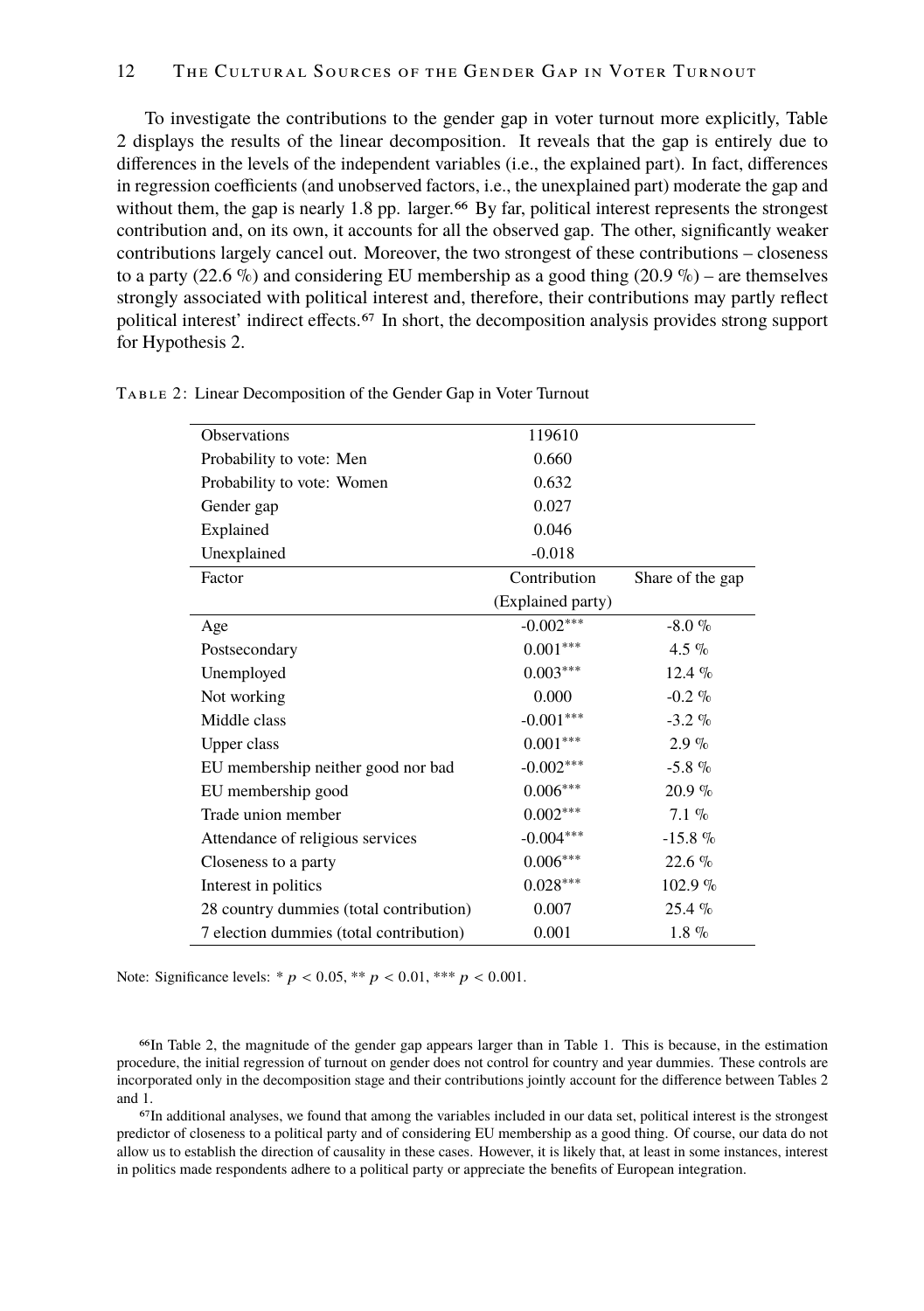Summarizing the results from this section of results, we find evidence of a traditional gender gap in turnout in EP elections. This gender gap, it appears, is to a large extent a reflection of women's lower level of interest in politics. When we account for differential levels of political interest, women turn out more than men.

These results align well with our expectations; not only is there evidence that women turn out less than men in EP elections (Hypothesis 1), we also find political interest to be a key cause of this gender gap in EP turnout (Hypothesis 2). Having identified political interest as the main reason for women's lower propensity to turn out in EP elections, in the next section we seek to gain insights in what leads women to be less interested in politics – with particular attention for the role of contextual factors.

#### *Explaining the Gender Gap in Political Interest*

To explore the origins of the gender gap in voter turnout, we leverage over-time and cross-country variation in political interest. We aim to identify factors that may explain why, in some countries, women are more interested in politics and, thereby, participate at higher rates in European elections.

In Table 3, we first explicitly demonstrate the presence of a gender gap in political interest. The results confirm that in our EU-wide 1979-2014 dataset, women are on average significantly less interested in politics than men even when accounting for a set of individual-level predictors of political interest. All models include controls for age, level of education, employment status, social class and party closeness. By and large, the effects of these individual-level variables are in line with theoretical expectations; being older, higher educated, employed, a member of a higher social class and feeling close to a party all increase reported levels of political interest.

The main goal of the analyses that are reported in Table 3, however, is to explain betweencountry variation in the gender gap in political interest—which we found to be the key to understanding the presence of a traditional gender gap in EP turnout. For doing so, we include in Models 3 to 8 interactions between respondents' sex and six different macro variables. We investigate the role of women's political representation (the percent of women in parliament at the time of the survey, and when the respondent was 18-21 years old), societal gender equality (EIGE and EIGE (2005-2015 average)) and cultural gender equality (by means of differences in maths between boys' and girls' according to PISA and TIMSS).

First, a stream of recent publications has argued that women's descriptive representation can play a crucial role in increasing women's political engagement, in this way reducing gender gaps. Models 3 and 4 test these claims for political interest. The results consistently show the expected positive interaction effect between women's political representation and respondent's gender. However, this effect fall short of significance when focusing on the percent of women in the legislature at the time of the survey. The results of Model 4 are more encouraging, as they suggest that a higher percentage of women in the legislature during respondents' formative years (18 to 21) is associated with a significantly smaller gender gap in political interest. These results are in line with earlier work, that has argued that if there is an effect of women's descriptive representation, it works through the mechanism of political socialisation.<sup>68</sup>

By contrast, the level of overall societal gender equality does not find support in our data (see Models 5 and 6). The interaction between the EIGE's index and Female (both in the time-variant and time-invariant versions) does not have the expected sign and is statistically insignificant. This invalidates Hypothesis 4.

<sup>68</sup>Dassonneville and McAllister 2018.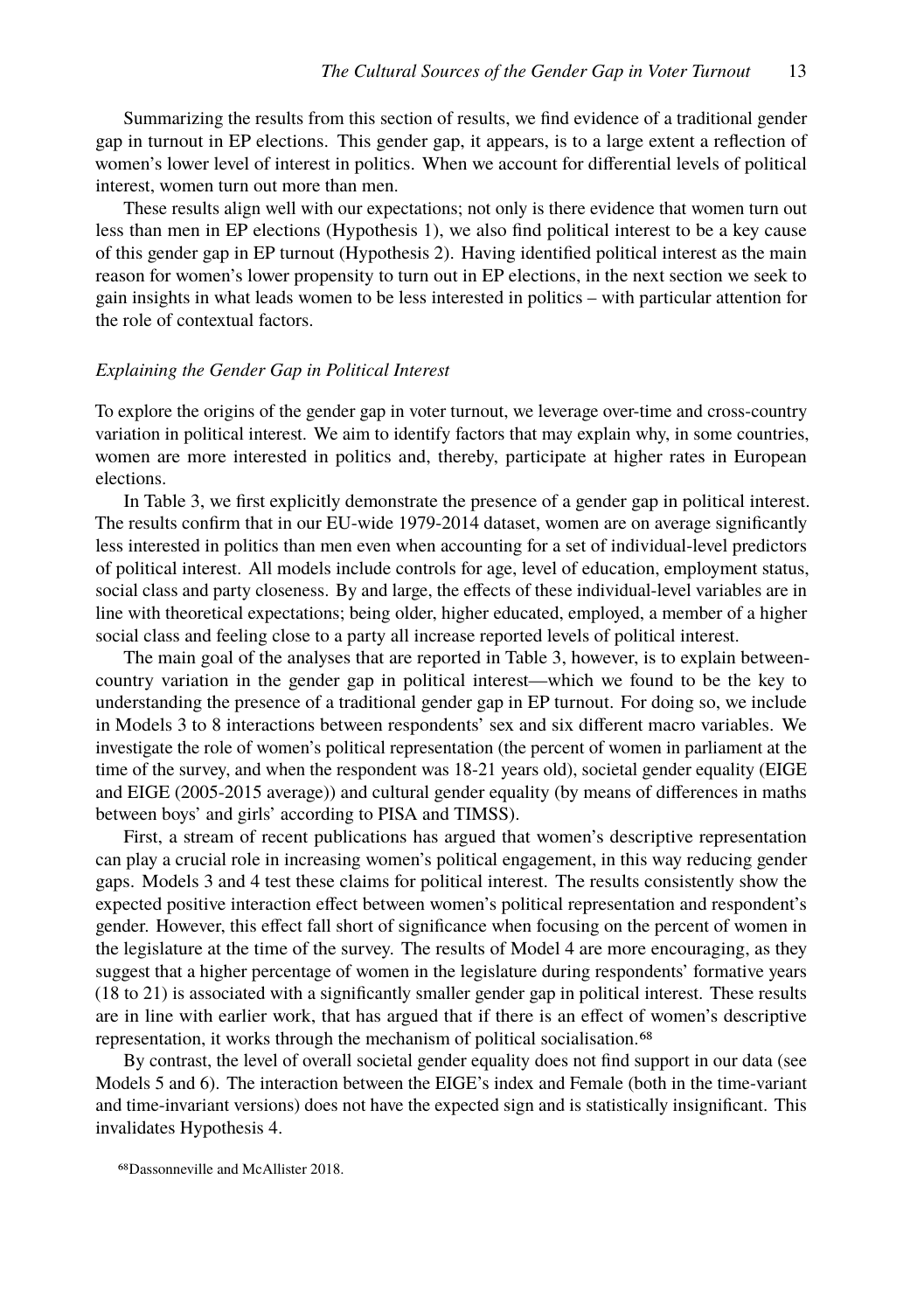Finally, Models 7 and 8 in Table 3 test cultural explanations. For doing so, we interact respondent's sex with country-level differences in boys' and girls' results on maths scores. The estimates in Table 3 suggest that cultural differences matter a great deal for explaining the gender gap in political interest. The effect of the two indicators is in the expected direction, highly significant, and of roughly the same size for both data sources.

Furthermore, the estimates of Model 9 indicate that when considering both political and cultural factors simultaneously, it is the latter that matter more. That is, when accounting for differences in boys' and girls' maths scores, the long-term impact of women's descriptive representation is no longer significant at conventional levels. The effect of culture, in contrast, seems largely unaffected when we account for the role of women's descriptive representation.

To ease the interpretation of the interaction effects in Table 3, we present in Figure 3 the average marginal effect of gender (using the observed values of the other variables) for different values of the statistically significant macro-indicators. Looking at the marginal effects plots clarifies that the political and cultural macro-variables have the expected effect: as women's political representation (upper graphs) or cultural gender equality (bottom graphs) increases, the gender gap in political interest tends to be smaller. The strongest impact, however, and the only contextual factor that seems to have the potential to reduce the gender gap in interest significantly, is culture. To be more precise, as the difference between boys' and girls' maths scores in the PISA tests moves from the minimum to the maximum value, the gender gap in political interest is nearly halved. This suggests that if societies curb stereotypical perceptions about gender-specific social roles, i.e., they stop considering that maths and politics are more for boys than girls, this may reduce or even fully eliminate the traditional gender gap in voter turnout.<sup>69</sup>

#### **Discussion**

The scientific literature on gender and turnout generally finds few indications of different turnout rates among men and women. In contrast to what holds for attitudinal variables such as political interest or non-institutional forms of participation, the gender gap in turnout appears to have diminished or even reversed.

As we have shown here, however, this conventional wisdom does not apply to low turnout elections, such as elections to the European Parliament. In a large majority of the countries in our dataset, women are less likely to turn out than men for EP elections, while there is no such a gap for elections to the national parliament. This gender gap, furthermore, is remarkably stable over time, despite patterns of growing gender equality in other domains.

Why is the gender gap in turnout for EP elections so persistent, while the traditional gender gap in national parliament elections has diminished or disappeared? Our results suggest that attitudinal factors, and political interest more specifically, are key. A large number of studies have shown that gender differences in such attitudinal variables are large and stable<sup>70</sup> and these indicators of psychological engagement with politics have even more weight in low turnout elections.71 Hence, once we account for these attitudes, and women's overall lower level of interest in politics, women actually turn out *more* than men in EP elections.

<sup>69</sup>Our first analysis demonstrates that, at the same level of political interest, women tend to vote more than men. Therefore, to eliminate the gender gap in voter turnout, the level of political interest does not even need to be the same. A substantial reduction in the difference between men and women may suffice. Of course, caution is needed in the extrapolation of these results as the variation we observe in our data is mostly cross-sectional.

<sup>70</sup>Dassonneville and McAllister 2018; Thomas 2012.

<sup>71</sup>Kostelka, Blais, and Gidengil, forthcoming.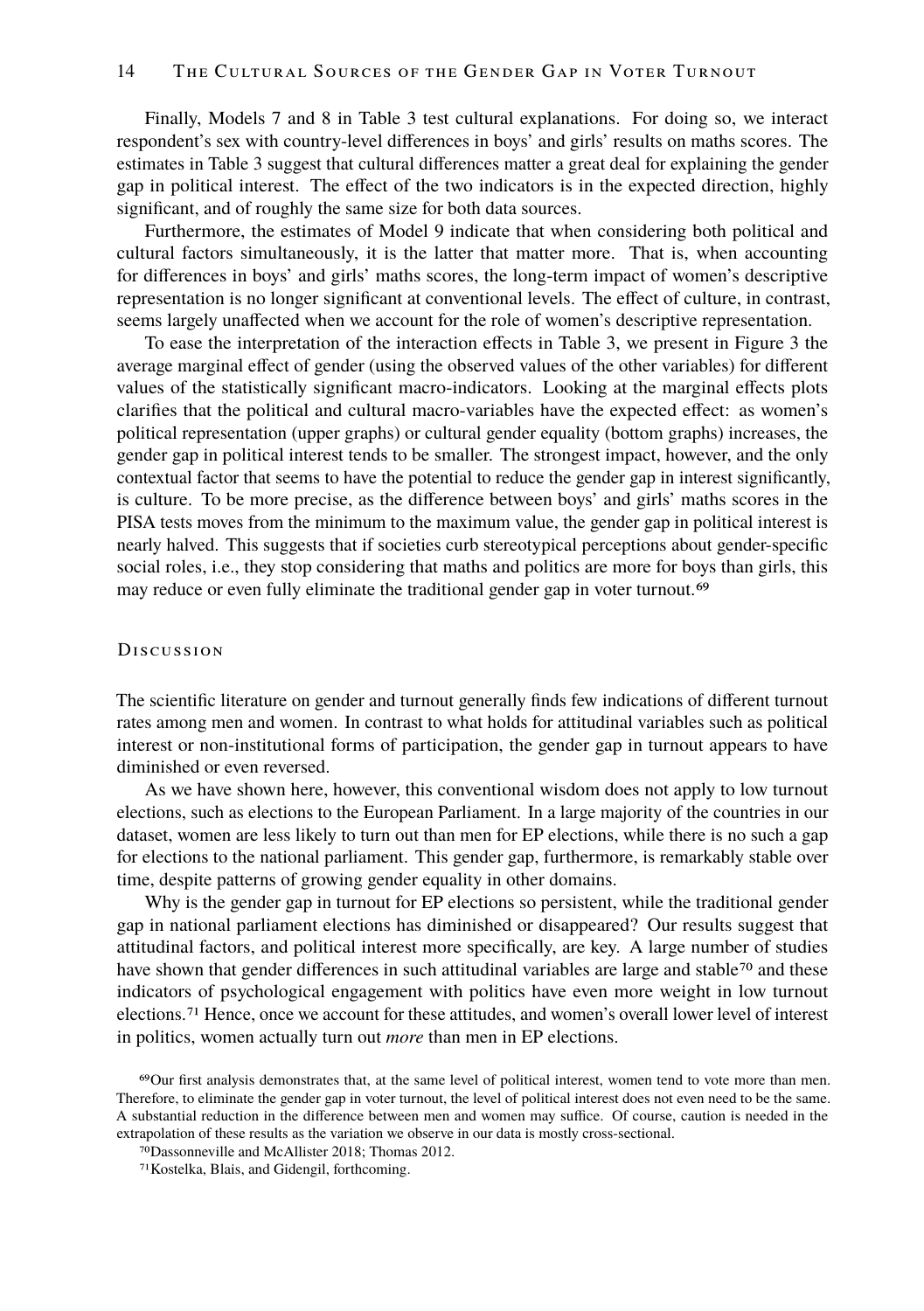#### Table 3: Explaining Political Interest, Contextual-Level Factors

|                                                                                                                                            | $-0.073***$ |
|--------------------------------------------------------------------------------------------------------------------------------------------|-------------|
| $-0.094***$<br>$-0.086***$<br>$-0.094***$<br>$-0.094***$<br>$-0.076***$<br>$-0.072***$<br>$-0.066***$<br>$-0.070***$<br>Female             |             |
| (0.002)<br>(0.002)<br>(0.006)<br>(0.004)<br>(0.023)<br>(0.020)<br>(0.005)<br>(0.005)                                                       | (0.006)     |
| $0.002***$<br>$0.002***$<br>$0.002***$<br>$0.002***$<br>$0.002***$<br>$0.002***$<br>$0.003***$<br>Age                                      | $0.003***$  |
| (0.000)<br>(0.000)<br>(0.000)<br>(0.000)<br>(0.000)<br>(0.000)<br>(0.000)                                                                  | (0.000)     |
| $0.095***$<br>$0.095***$<br>$0.094***$<br>$0.089***$<br>$0.094***$<br>$0.089***$<br>$0.090***$<br>Postsecondary                            | $0.088***$  |
| (0.002)<br>(0.002)<br>(0.002)<br>(0.002)<br>(0.002)<br>(0.002)<br>(0.002)                                                                  | (0.002)     |
| $-0.009***$<br>$-0.009***$<br>$-0.009***$<br>$-0.008***$<br>$-0.008***$<br>$-0.007***$<br>$-0.007***$<br>Unemployed                        | $-0.008***$ |
| (0.002)<br>(0.002)<br>(0.002)<br>(0.002)<br>(0.002)<br>(0.002)<br>(0.002)                                                                  | (0.002)     |
| $-0.030***$<br>$-0.029***$<br>$-0.030***$<br>$-0.029***$<br>$-0.028***$<br>$-0.029***$<br>$-0.029***$<br>Not working                       | $-0.029***$ |
| (0.003)<br>(0.003)<br>(0.003)<br>(0.004)<br>(0.003)<br>(0.004)<br>(0.004)                                                                  | (0.004)     |
| $0.056***$<br>$0.056***$<br>$0.055***$<br>$0.053***$<br>$0.056***$<br>$0.053***$<br>$0.052***$<br>Middle class                             | $0.053***$  |
| (0.002)<br>(0.002)<br>(0.002)<br>(0.002)<br>(0.002)<br>(0.002)<br>(0.002)                                                                  | (0.002)     |
| $0.101***$<br>$0.102***$<br>$0.100***$<br>$0.095***$<br>$0.102***$<br>$0.098***$<br>$0.096***$<br>Upper class                              | $0.098***$  |
| (0.003)<br>(0.003)<br>(0.003)<br>(0.004)<br>(0.003)<br>(0.004)<br>(0.004)                                                                  | (0.004)     |
| $0.152***$<br>$0.154***$<br>$0.153***$<br>$0.152***$<br>$0.154***$<br>$0.154***$<br>$0.151***$<br>Closeness to a political party (a dummy) | $0.151***$  |
| (0.002)<br>(0.002)<br>(0.002)<br>(0.002)<br>(0.002)<br>(0.002)<br>(0.002)                                                                  | (0.002)     |
| 0.001<br>Women parliament survey                                                                                                           |             |
| (0.001)                                                                                                                                    |             |
| 0.000<br>Female $\times$ Women parliament survey                                                                                           |             |
| (0.000)                                                                                                                                    |             |
| $0.001***$<br>Women in parliament 18-21                                                                                                    | $0.001***$  |
| (0.000)                                                                                                                                    | (0.000)     |
| $0.001***$<br>Female $\times$ women in parliament 18-21                                                                                    | 0.000       |
| (0.000)                                                                                                                                    | (0.000)     |
| EIGE<br>0.001                                                                                                                              |             |
| (0.001)                                                                                                                                    |             |
| $-0.000$<br>Female $\times$ EIGE                                                                                                           |             |
| (0.000)                                                                                                                                    |             |
| EIGE (2005-2015 average)<br>$0.003*$                                                                                                       |             |
| (0.001)                                                                                                                                    |             |
| $-0.000$<br>Female $\times$ EIGE (2005-2015 average)                                                                                       |             |
| (0.000)                                                                                                                                    |             |
| PISA<br>$-0.672$                                                                                                                           | $-0.802$    |
| (0.956)                                                                                                                                    | (0.977)     |
| $0.863***$<br>Female $\times$ PISA                                                                                                         | $0.717***$  |
| (0.210)                                                                                                                                    | (0.215)     |
| <b>TIMSS</b><br>0.820                                                                                                                      |             |
| (1.490)                                                                                                                                    |             |
| $1.076***$<br>Female $\times$ TIMSS                                                                                                        |             |
| (0.327)                                                                                                                                    |             |
| $0.535***$<br>$0.254***$<br>$0.221***$<br>$0.226***$<br>$0.196**$<br>0.067<br>$0.238***$<br>$0.256***$<br>Constant                         | $0.204***$  |
| (0.014)<br>(0.013)<br>(0.020)<br>(0.013)<br>(0.074)<br>(0.087)<br>(0.021)<br>(0.021)                                                       | (0.022)     |
| $\sigma^2$ countries<br>0.005<br>0.004<br>0.003<br>0.003<br>0.003<br>0.004<br>0.004<br>0.004                                               | 0.004       |
| $\sigma^2$ elections<br>0.003<br>0.003<br>0.003<br>0.003<br>0.002<br>0.003<br>0.002<br>0.002                                               | 0.002       |
| $\sigma^2$ female<br>0.000<br>0.000<br>0.000<br>0.000<br>0.000<br>0.000<br>0.000<br>0.000                                                  | 0.000       |
| 29/119<br>29/119<br>29/113<br>29/119<br>28/75<br>28/114<br>28/90<br>26/84<br>$(N)$ countries/elections                                     | 28/90       |
| 123398<br>123398<br>116198<br>118649<br>88512<br>117996<br>98358<br>93357<br>$(N)$ individuals                                             | 96327       |

Note: Coefficients of random intercept linear probability models, random slope specified for gender. Standard errors in parentheses. Significance levels:<br>\*  $p < 0.05$ , \*\*  $p < 0.01$ , \*\*\*  $p < 0.001$ .

15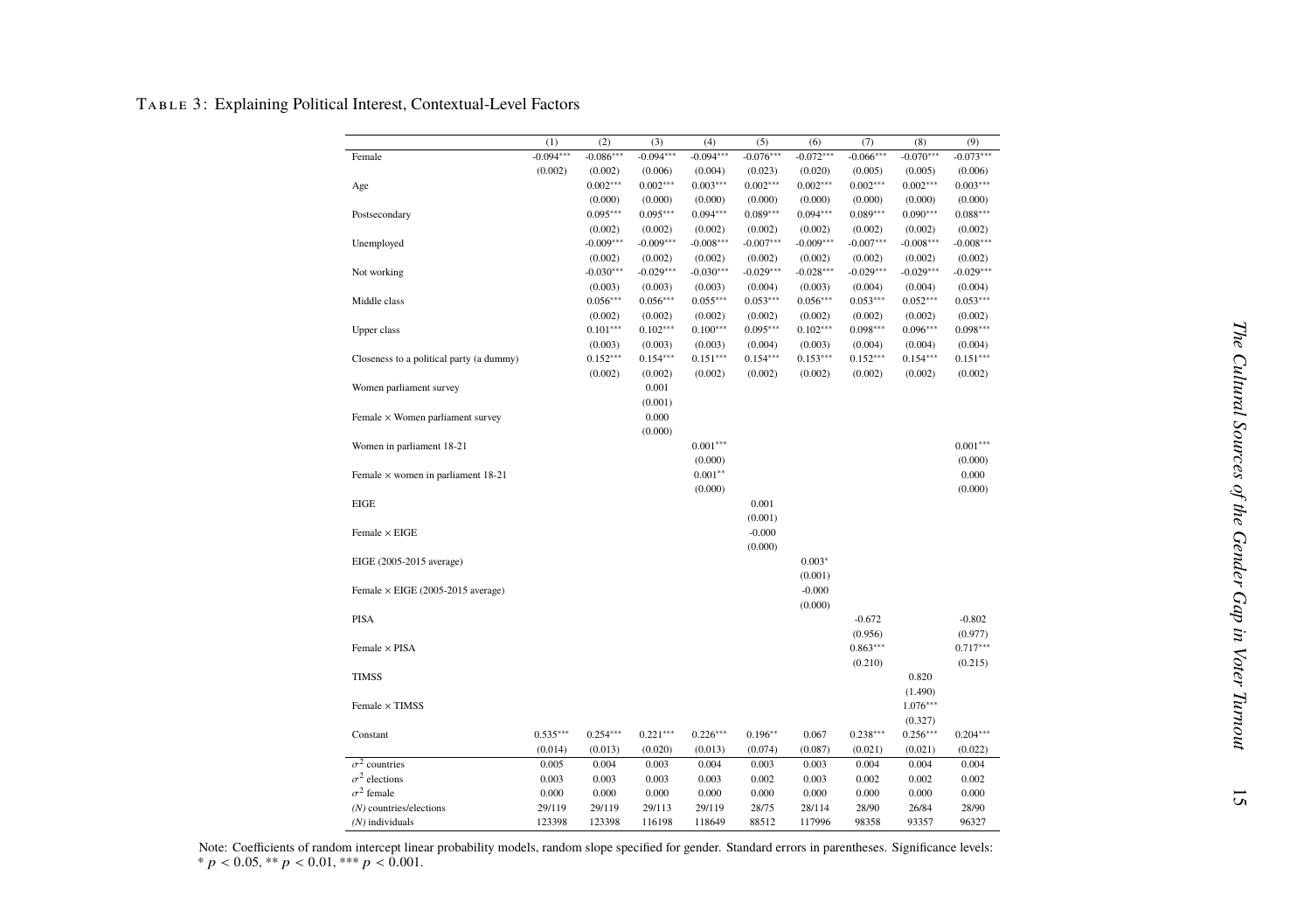

*Figure 3:* Marginal Effects of Female on Political Interest, Conditional on Macro-Level Factors

*Women's Political Representation*

Note: Estimates and 90% confidence intervals come from Models 3 to 8 in Table 3.

Our analyses suggest that the deep cause of the gender gap in voter turnout, acting through political interest, lie in the cultural perceptions of men's and women's roles. Full gender equality in voting and, presumably, other forms of political participation, is likely to be achieved only when these resilient perceptions evolve. Our results support the idea that better women's representation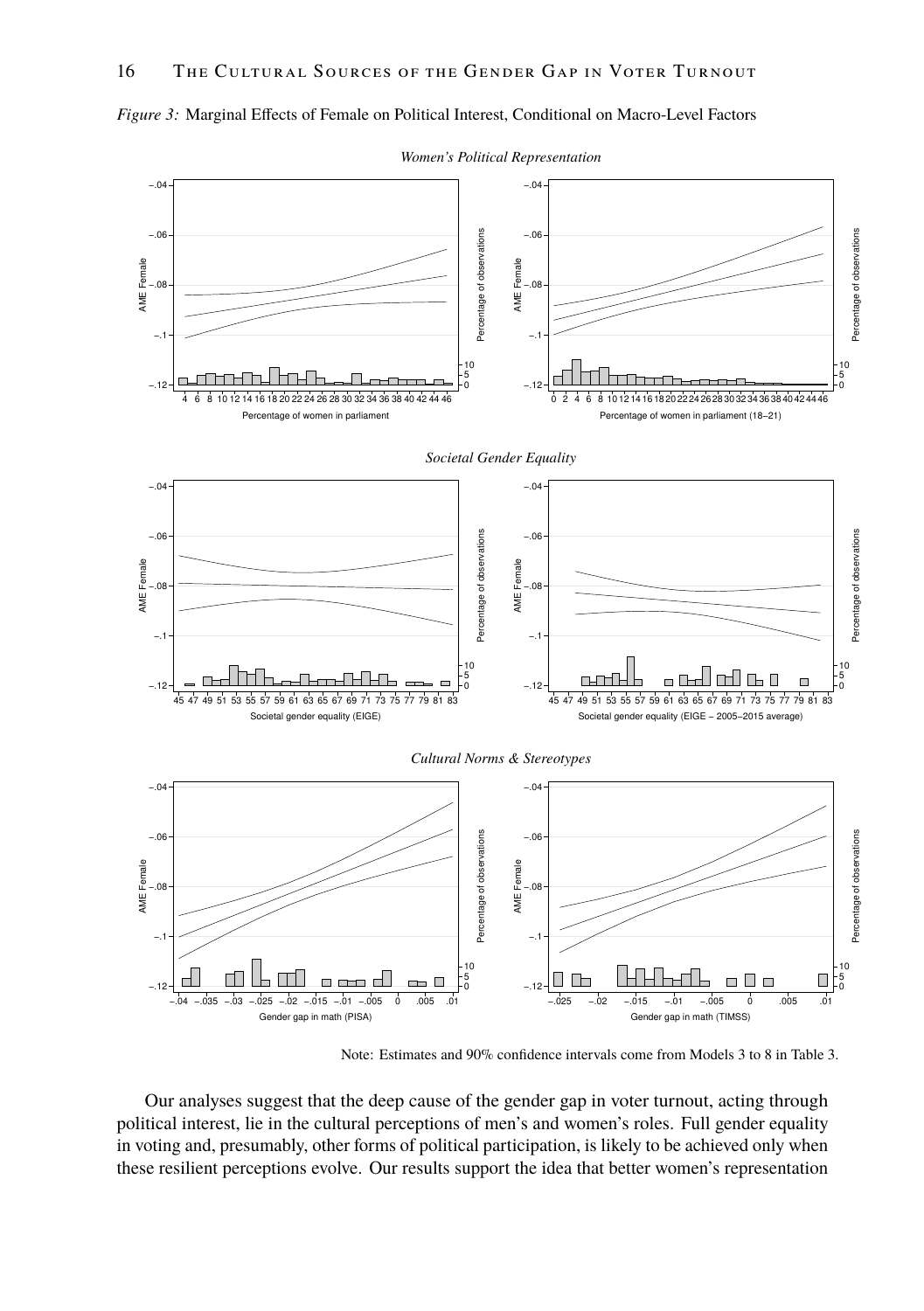in politics may help in this respect but we do not find a direct link between overall gender equality in society and political interest. To be effective, public policies aiming at greater gender equality in politics should thus target more directly cultural representations and stereotypes. Future research should help identify effective methods for overcoming these long-lasting impediments to genuinely gender-equal politics.

# References

- Almond, Gabriel, and Sidney Verba. 1963. *The Civic Culture. Political Attitudes and Democracy in Five Nations.* Princeton: Princeton University Press.
- Armingeon, Klaus, and Lisa Schädel. 2015. "Social Inequality in Political Participation: The Dark Sides of Individualisation." *West European Politics* 38 (1): 1–27.
- Beauregard, Katrine. 2014. "Gender, Political Participation and Electoral Systems: A Cross-National Analysis." *European Journal of Political Research* 53 (3): 617–634.
	- . 2017. "Women's Representation and Gender Gaps in Political Participation: Do Time and Success Matter in a Cross-National Perspective." *Politics, Groups, and Identities* in press.
- Bennett, Linda L. M., and Stephen Earl Bennett. 1989. "Enduring Gender Differences in Political Interest The Impact of Socialization and Political Dispositions." *American Politics Quarterly* 17 (1): 105–122.
- Bennett, Stephen Earl, and Linda L. M. Bennett. 1991. "From Traditional to Modern Conceptions of Gender Equality in Politics: Gradual Change and Lingering Doubts." *Western Political Quarteerly* 45 (1): 93–111.
- Blais, André. 2000. *To Vote or not to Vote? The Merits and Limits of Rational Choice Theory.* Pittsburgh: University of Pittsburgh Press.
- Blais, André, Robert Young, and Miriam Lapp. 2000. "The Calculus of Voting: An Empirical Test." *European Journal of Political Research* 37 (2): 181–201.
- Blinder, Alan. 1973. "Wage Discrimination: Reduced Form and Structural Estimates." *Journal of Human Resources* 8 (4): 436–455.
- Brady, Henry E., Sidney Verba, and Kay Lehman Schlozman. 1995. "Beyond SES: A Resource Model of Political Participation." *American Political Science Review* 89 (2): 271–294.
- Campbell, Angus. 1960. "Surge and Decline: A Study of Electoral Change." *Public Opinion Quarterly* 24 (3): 397–418.
- Campbell, Angus, Philip E. Converse, Warren E. Miller, and Donald E. Stokes. 1960. *The American voter.* Chicago: The University of Chicago Press.
- Campbell, David E., and Christina Wolbrecht. 2006. "See Jane Run: Women Politicians as Role Models for Adolescents." *Journal of Politics* 68 (2): 233–247.
- Carreras, Miguel. 2017. "High-Profile Female Executive Candidates and the Political Engagement of Women: A Multilevel Analysis." *Political Research Quarterly* 70 (1): 172–183.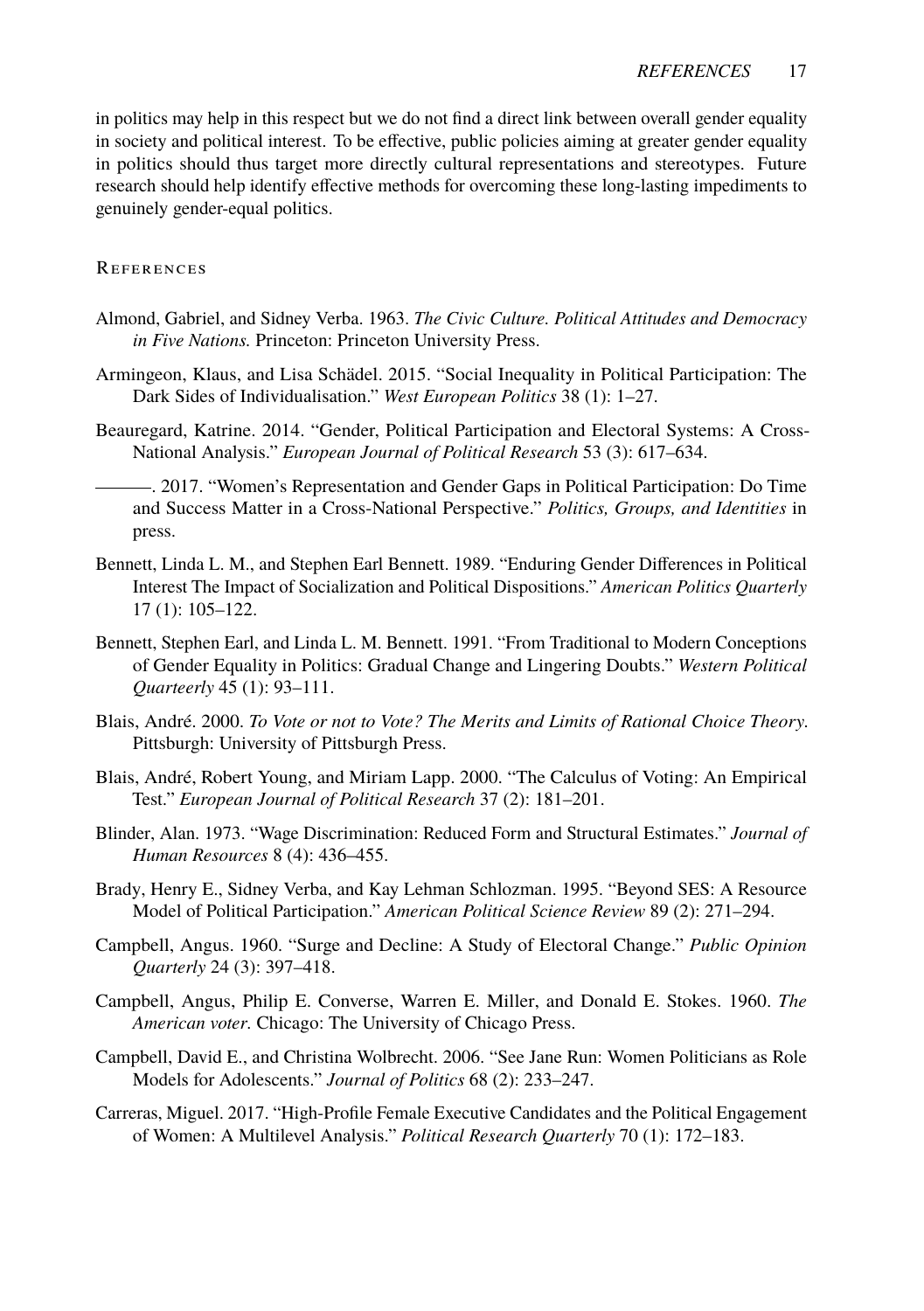- Childs, Sarah. 2004. "A British Gender Gap? Gender and Political Participation." *Political Quarterly* 75 (4): 422–424.
- Commission of the European Communities. 2012a. *Eurobarometer 12 (Oct 1979).* Data file. http://dx.doi.org/10.4232/1.10867.
- . 2012b. *Eurobarometer 22 (Oct 1984).* Data file. http://dx.doi.org/10.4232/1. 10879.
- Córdova, Abby, and Gabriela Rangel. 2017. "Addressing the Gender Gap The Effect of Compulsory Voting on Women's Electoral Engagement." *Comparative Political Studies* 50 (2): 264–290.
- Dassonneville, Ruth, and Marc Hooghe. 2017. "Voter Turnout Decline and Stratification: Quasi-Experimental and Comparative Evidence of a Growing Educational Gap." *Politics* 37 (2): 184–200.
- Dassonneville, Ruth, and Ian McAllister. 2018. "Gender, Political Knowledge and Descriptive Representation: The Impact of Long-Term Socialization." *American Journal of Political Science* 62 (2): 249–265.
- Desposato, Scott, and Barbara Norrander. 2009. "The Gender Gap in Latin America: Contextual and Individual Influences on Gender and Political Participation." *British Journal of Political Science* 39 (1): 141–162.
- Dow, Jay K. 2009. "Gender Differences in Political Knowledge: Distinguishing Characteristics-Based and Returns-Based Differences." *Political Behavior* 31 (1): 117–136.
- Duverger, Maurice. 1955. *La participation des femmes à la vie politique.* Paris: UNESCO.
- Egmond, Marcel van, Wouter van der Brug, Sara Hobolt, Mark Franklin, and Eliyahu V. Sapir. 2017. *European Parliament Election Study 2009, Voter Study.* Data file. http : //dx.doi.org/10.4232/1.12732.
- Engeli, Isabelle, Thanh-Huyen Ballmer-Cao, and Marco Giugni. 2006. "Gender Gap and Turnout in the 2003 Federal Elections." *Swiss Political Science Review* 12, no. 4 (December 1): 217–242.
- Fagan, Colette, Jill Rubery, and Mark Smith. 2003. *Women's Employment in Europe: Trends and Prospects.* London: Routledge.
- Fairlie, Robert W. 2005. "An extension of the Blinder-Oaxaca decomposition technique to logit and probit models." *Journal of Economic and Social Measurement* 30 (4): 305–316.
- Flickinger, Richard S., and Donley T. Studlar. 2007. "One Europe, Many Electorates? Models of Turnout in European Parliament Elections after 2004." *Comparative Political Studies* 40 (4): 383–404.
- Fortin-Rittberger, Jessica. 2016. "Cross-National Gender Gaps in Political Knowledge. How Much is Due to Context?" *Political Research Quarterly* 69 (3): 391–402.
- Fraile, Marta. 2014. "Do Women Know Less about Politics than Men? The Gender Gap in Political Knowledge in Europe." *Social Politics* 21 (2): 261–289.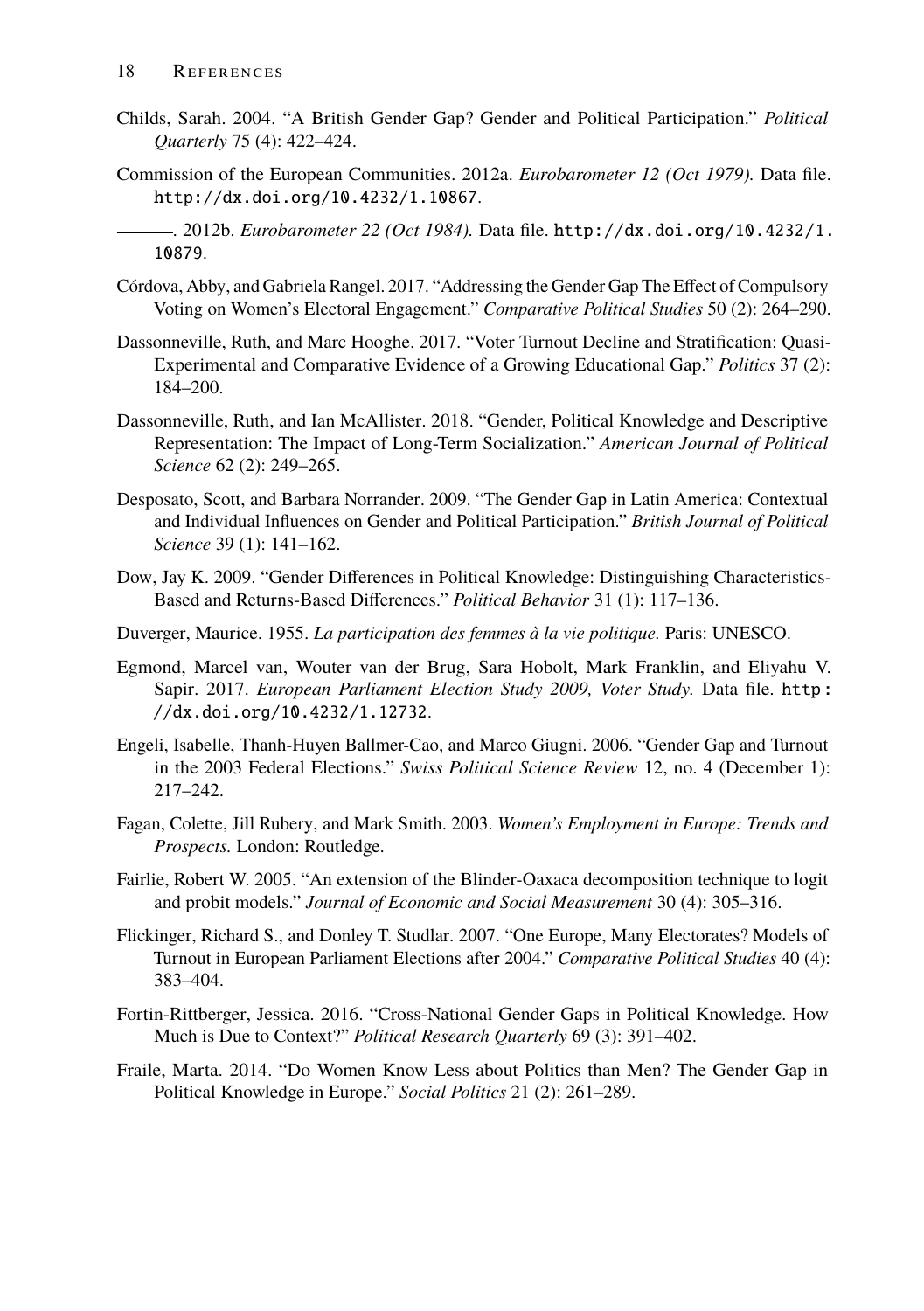- Fraile, Marta, and Raul Gomez. 2015. "Why Does Alejandro Know More about Politics than Catalina? Explaining the Latin American Gender Gap in Political Knowledge." *British Journal of Political Science* 47 (1): 91–112.
	- . 2017. "Bridging the Enduring Gender Gap in Political Interest in Europe: The Relevance of Promoting Gender Equality." *European Journal of Political Research* 56 (3): 601–618.
- Gallego, Aina. 2009. "Where Else Does Turnout Decline Come From? Education, Age, Generation and Period Effects in Three European Countries." *Scandinavian Political Studies* 32 (1): 23–44.
- Gelman, Andrew, and Jennifer Hill. 2007. *Data Analysis Using Regression and Multilevel/Hierarchical Models.* Cambridge (MA): Cambridge University Press.
- Geys, B. 2006. "Explaining Voter Turnout: A Review of Aggregate-Level Research." *Electoral Studies* 25 (4): 637–663.
- Glatte, Sarah, and Catherine E. de Vries. 2015. "Gender Norms and Gender Gaps in Political Participation in Unified Germany." http://catherinedevries.eu/Glatte\_DeVries\_ Feb2015.pdf.
- Greene, Zachary, and Diana Z. O'Brien. 2016. "Diverse Parties, Diverse Agendas? Female Politicians and the Parliamentary Party's Role in Platform Formation." *European Journal of Political Research* 55 (3): 435–453.
- Guiso, Luigi, Ferdinando Monte, Paola Sapienza, and Luigi Zingales. 2008. "Culture, Gender, and Math." *Science* 320 (5880): 1164–1165.
- Inglehart, Ronald, and Pippa Norris. 2003. *Rising Tide: Gender Equality and Cultural Change around the World.* Cambridge (MA): Cambridge University Press.
- Inter-Parliamentary Union. 2016. *Women in National Parliaments.* http://archive.ipu.org/ wmn-e/world.htm.
- Jann, Ben. 2006. *Fairlie: Stata module to generate nonlinear decomposition of binary outcome differentials.* http://ideas.repec.org/c/boc/bocode/s456727.html.
- . 2008. "The Blinder-Oaxaca decomposition for linear regression models." *Stata Journal* 8 (4): 453–479.
- Karp, Jeffrey A., and Susan A. Banducci. 2008. "When Politics is not Just a Man's Game: Women's Representation and Political Engagement." *Electoral Studies* 27 (1): 105–115.
- Karp, Jeffrey A, and David Brockington. 2005. "Social Desirability and Response Validity : A Comparative Analysis of Overreporting Voter Turnout in Five Countries." *The Journal of Politics* 67 (3): 825–840.
- Kim, Chang Hwan. 2010. "Decomposing the Change in the Wage Gap Between White and Black Men Over Time, 1980-2005: An Extension of the Blinder-Oaxaca Decomposition Method." *Sociological Methods & Research* 38 (4): 619–651.
- Kittilson, Miki Caul. 2016. "Gender and Political Behavior." *Oxford Research Encyclopedia of Politics.* doi:10.1093/acrefore/9780190228637.013.71.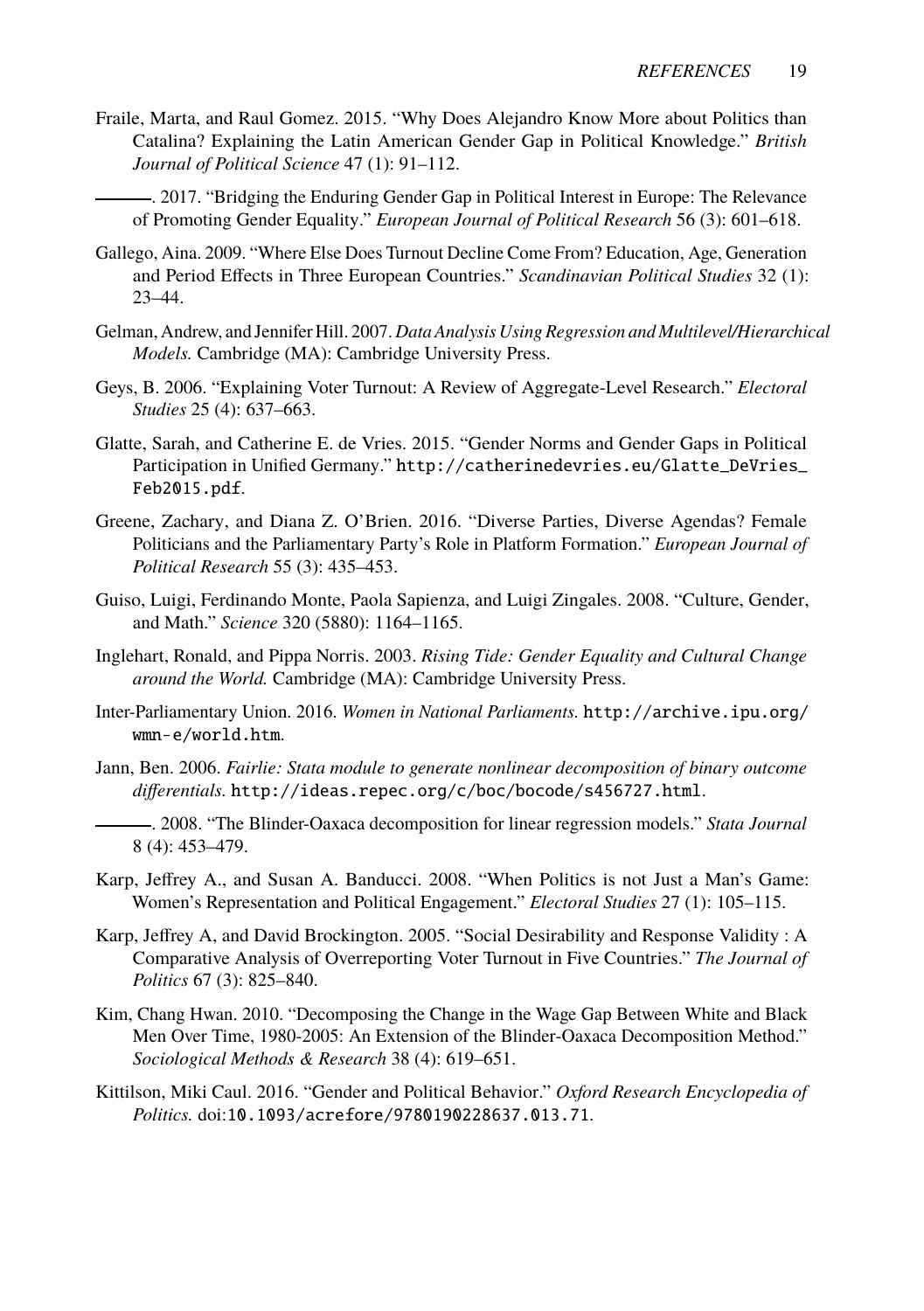- Kostelka, Filip, André Blais, and Elisabeth Gidengil. Forthcoming. "Has the Gender Gap in Voter Turnout Really Disappeared?" *West European Politics.*
- Ladam, Christina, Jeffrey J. Harden, and Jason H. Windett. 2018. "Prominent Role Models: High-Profile Female Politicians and the Emergence of Women as Candidates for Public Office." *American Journal of Political Science* 63 (2): 381.
- Lovenduski, Joni, and Pippa Norris. 2003. "Westminster Women: The Politics of Presence." *Political Studies* 51 (1): 84–102.
- Mansbridge, Jane. 1999. "Should Blacks Represent Blacks and Women Represent Women? A Contingent 'Yes'." *Journal of Politics* 61 (3): 628–657.
- Marien, Sofie, Marc Hooghe, and Ellen Quintelier. 2010. "Inequalities in Non-Institutionalised Forms of Political Participation: A Multi-Level Analysis of 25 Countries." *Political Studies* 58 (1): 187–213.
- Mayer, Nonna. 2010. *Sociologie des comportements politiques.* Paris: Armand Colin, September.
- Morin-Chassé, Alexandre, Damien Bol, Laura B. Stephenson, and Simon Labbé St-Vincent. 2017. "How to Survey About Electoral Turnout? The Efficacy of the Face-Saving Response Items in 19 Different Contexts." *Political Science Research and Methods* 5 (3): 575–584.
- Nollenberger, Natalia, Núria Rodríguez-Planas, and Almudena Sevilla. 2016. "The Math Gender Gap: The Role of Culture." *American Economic Review* 106 (5): 257–261.
- Norris, Pippa. 1991. "Gender Differences in Political Participation in Britain: Traditional, Radical and Revisionist Models." *Government and Opposition* 26 (1): 56–74.
- . 2002. *Democratic Phoenix: Reinventing Political Activism.* Cambridge: Cambridge University Press.
- Norris, Pippa, and Ronald Inglehart. 2001. "Cultural Obstacles to Equal Representation" [in en]. *Journal of Democracy* 12 (3): 126–140.
- Nosek, Brian A., Frederick L. Smyth, N. Sriram, Nicole M. Lindner, Thierry Devos, Alfonso Ayala, Yoav Bar-Anan, et al. 2009. "National differences in gender–science stereotypes predict national sex differences in science and math achievement." *Proceedings of the National Academy of Sciences* 106 (26): 10593–10597.
- Oaxaca, Ronald. 1973. "Male-Female Wage Differentials in Urban Labor Markets." *International Economic Review* 14 (3): 693–709.
- Paxton, Pamela, Jennifer Green, and Melanie Hughes. 2008. *Women in Parliament, 1945–2003: Cross-national Dataset. ICPSR24340-v1.* Ann-Arbor: Inter-University Consortium for Political and Social Research.
- Paxton, Pamela, and Sheri Kunovich. 2003. "Women's Political Representation: The Importance of Ideology." *Social Forces* 82 (1): 87–113.
- Reif, Karlheinz, and Hermann Schmitt. 1980. "Nine Second-Order National Elections A Conceptual Framework for the Analysis of European Election Results." *European Journal of Political Research* 8 (1): 3–44.